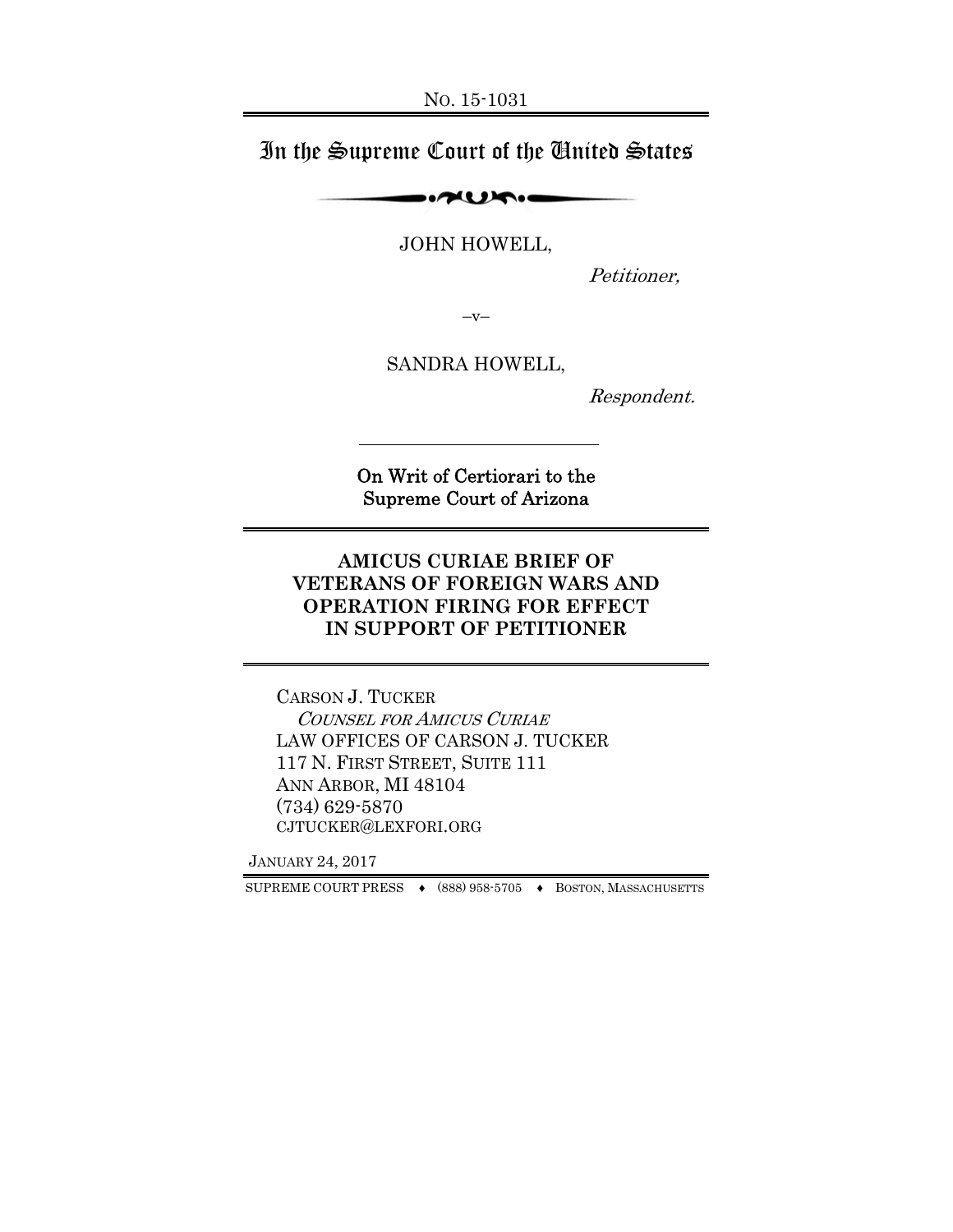# TABLE OF CONTENTS

## Page

| INTEREST OF AMICUS CURIAE  1 |  |
|------------------------------|--|
|                              |  |
|                              |  |
|                              |  |
|                              |  |
|                              |  |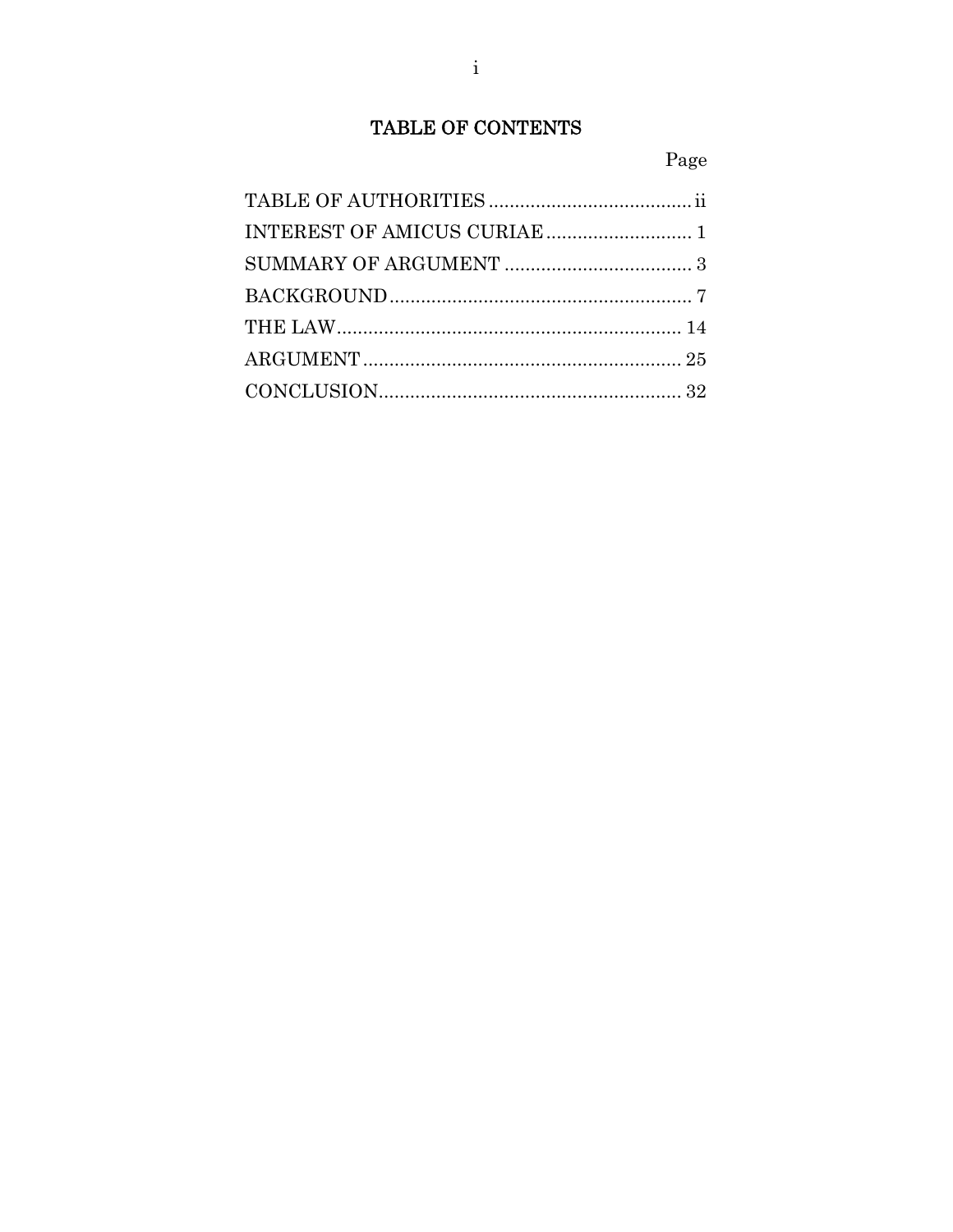# TABLE OF AUTHORITIES

#### **CASES**

| Andrus v. Glover Constr. Co.,                                   |
|-----------------------------------------------------------------|
| Atlanta v. Stokes,                                              |
| Buchanan v. Alexander,                                          |
| Cantwell v. County of San Mateo,<br>631 F.2d 631 (1980),        |
| Champion v. Ames,                                               |
| Dunne v. United States,<br>138 F.2d 137 (8th Cir. 1943)  19, 20 |
| Free v. Bland,                                                  |
| Gibbons v. Ogden,                                               |
| Hisquierdo v. Hisquierdo,                                       |
| In re Tarble,                                                   |
| Johnson v. Robison,                                             |
| Mansell v. Mansell,                                             |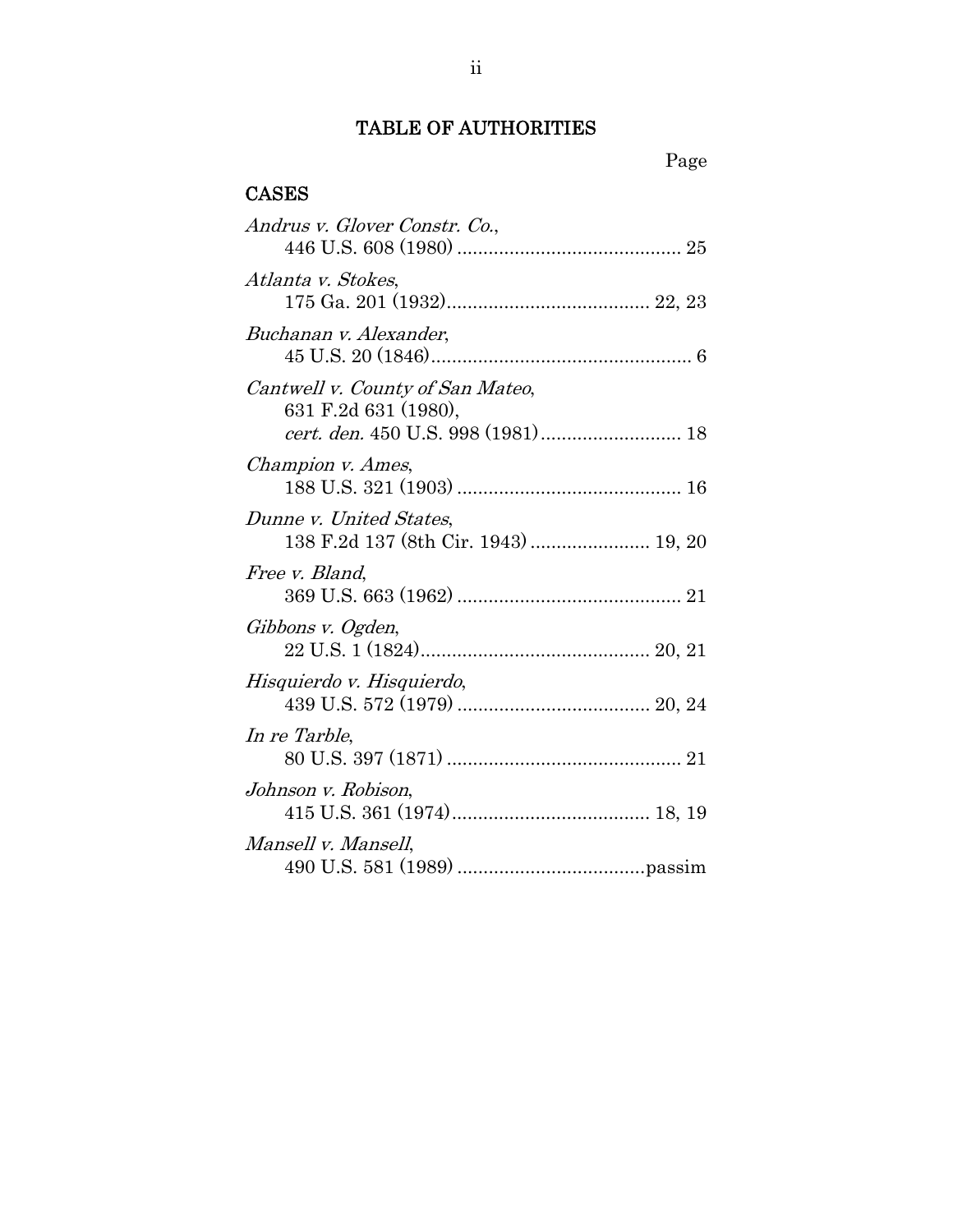|                            | Page |
|----------------------------|------|
| <i>McCarty v. McCarty,</i> |      |
| Mugler y Kansas            |      |

| Mugler v. Kansas,                                                                             |
|-----------------------------------------------------------------------------------------------|
|                                                                                               |
| Nelson v. Nelson,                                                                             |
| New York v. United States,                                                                    |
| Orloff v. Willoughby,<br>345 U.S. 83, 73 S.Ct. 534,                                           |
| Parker v. Levy,                                                                               |
| Polish Nat. Alliance of United States v. NLRB,                                                |
| Ridgway v. Ridgway,                                                                           |
| Rose v. Rose,                                                                                 |
| Rostker v. Goldberg,<br>453 U.S. 57, 101 S.Ct. 2646,<br>69 L.Ed.2d 478 (1981)  17, 23, 27, 28 |
| Rumsfeld v. Forum for Acad & Inst'l Rights,<br><i>Inc</i> , 547 U.S. 47, 126 S.Ct. 1297,      |
| <b>Street v. United States,</b>                                                               |

133 U.S. 299 (1890) ........................................... 19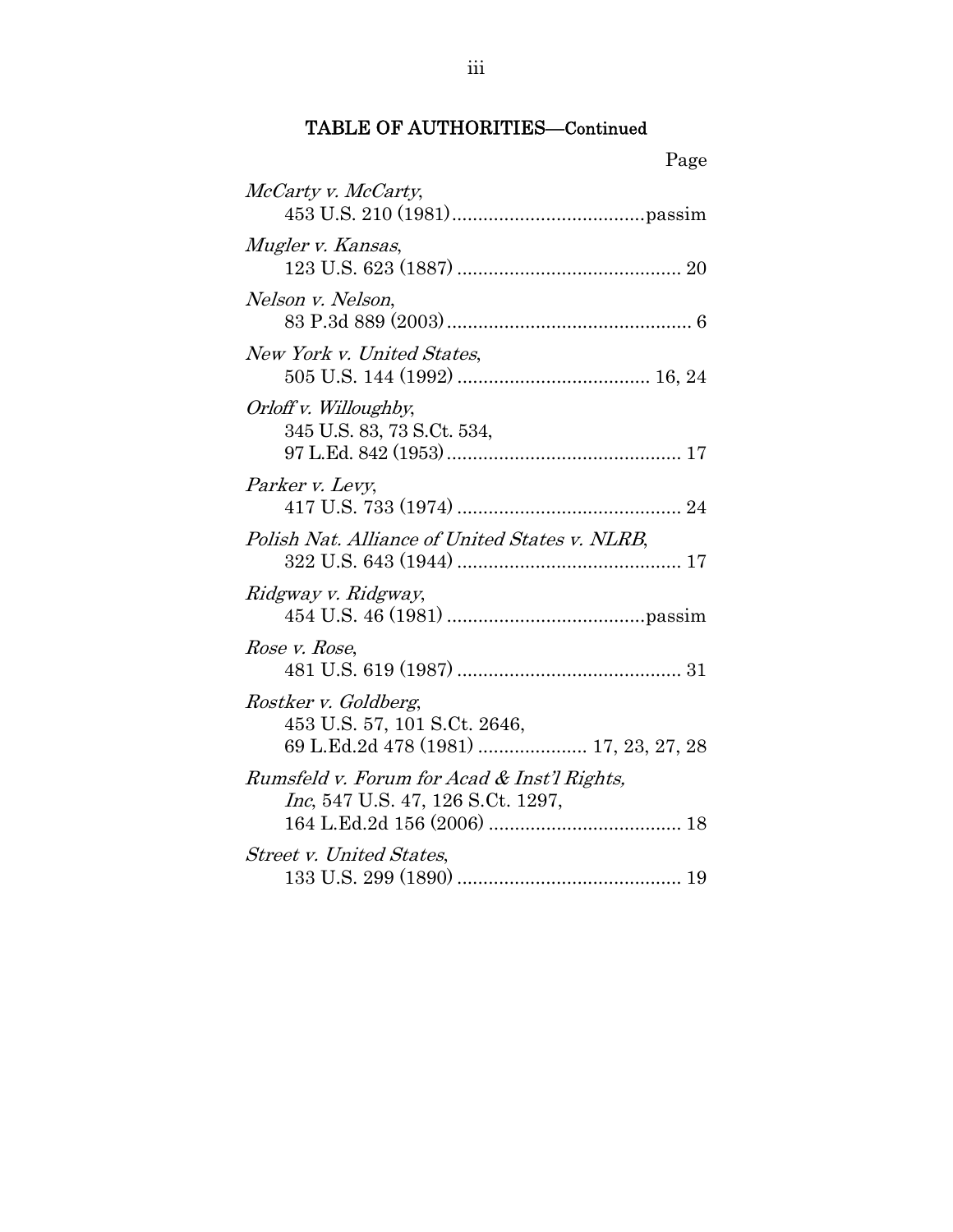|                                                             | Page |
|-------------------------------------------------------------|------|
| Tarble's Case,<br>80 U.S. (13 Wall.) 397 (1872)  19, 21, 24 |      |
| Toth v. Quarles,                                            |      |
| United States v. Comstock,                                  |      |
| United States v. O'Brien,<br>391 U.S. 367, 88 S.Ct. 1673,   |      |
| United States v. Tyler,                                     |      |
| <i>Wissner v. Wissner,</i>                                  |      |

# CONSTITUTIONAL PROVISIONS

# **STATUTES**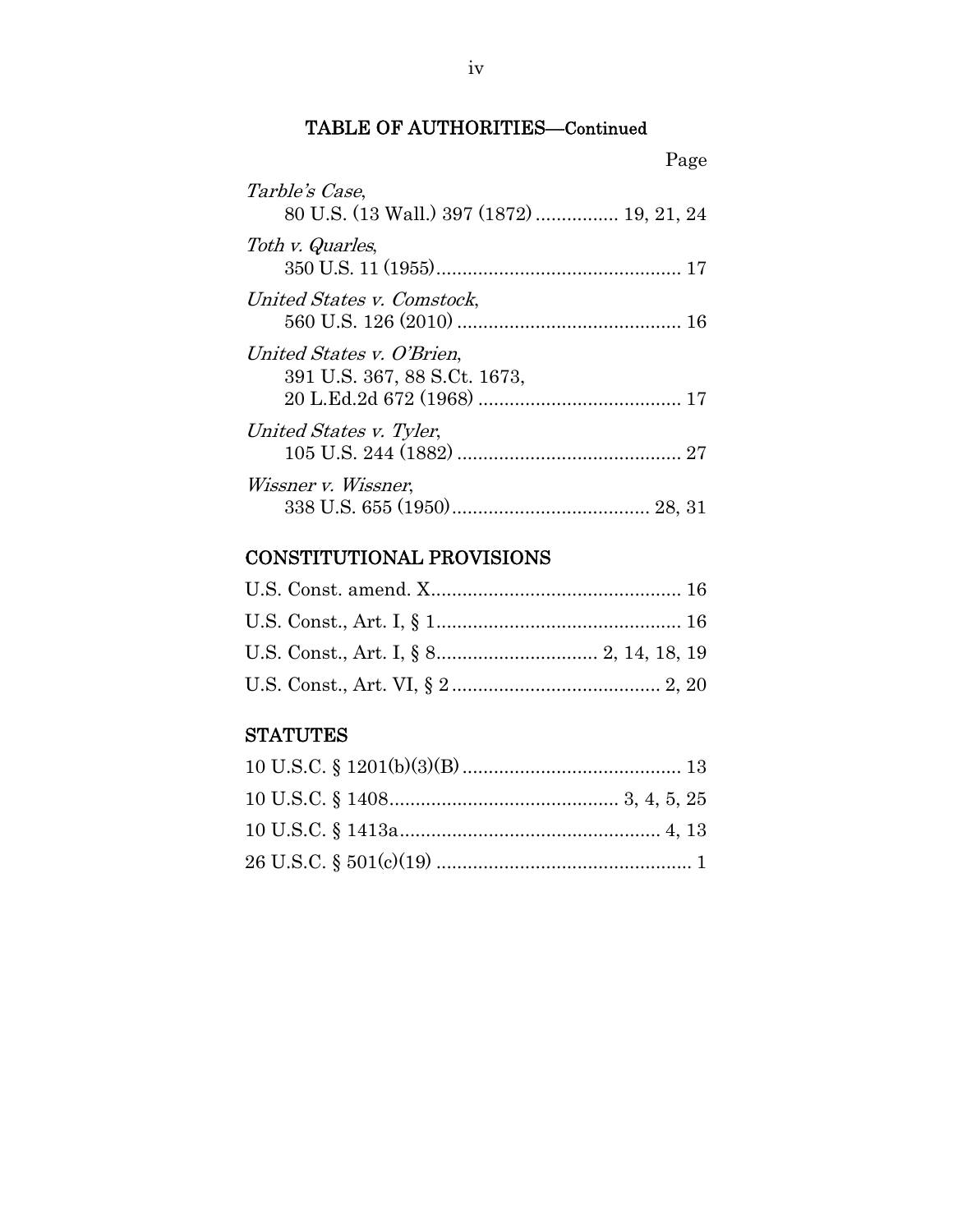Page

# OTHER AUTHORITIES

| DeBaun,                                  |     |
|------------------------------------------|-----|
| The Effects of Combat Exposure on the    |     |
| <i>Military Divorce Rate,</i>            |     |
| Naval Postgraduate School, California    |     |
|                                          | 19. |
| Erickson, W., Lee, C., von Schrader, S., |     |
| Disability Statistics from the American  |     |
| Community Survey (ACS) (2017). Data      |     |
| retrieved from Cornell University        |     |
| Disability Statistics website:           |     |
|                                          |     |
| $D_{2} = -1$                             |     |

#### Fazal,

Dead Wrong? Battle Deaths, Military Medicine, and Exaggerated Reports of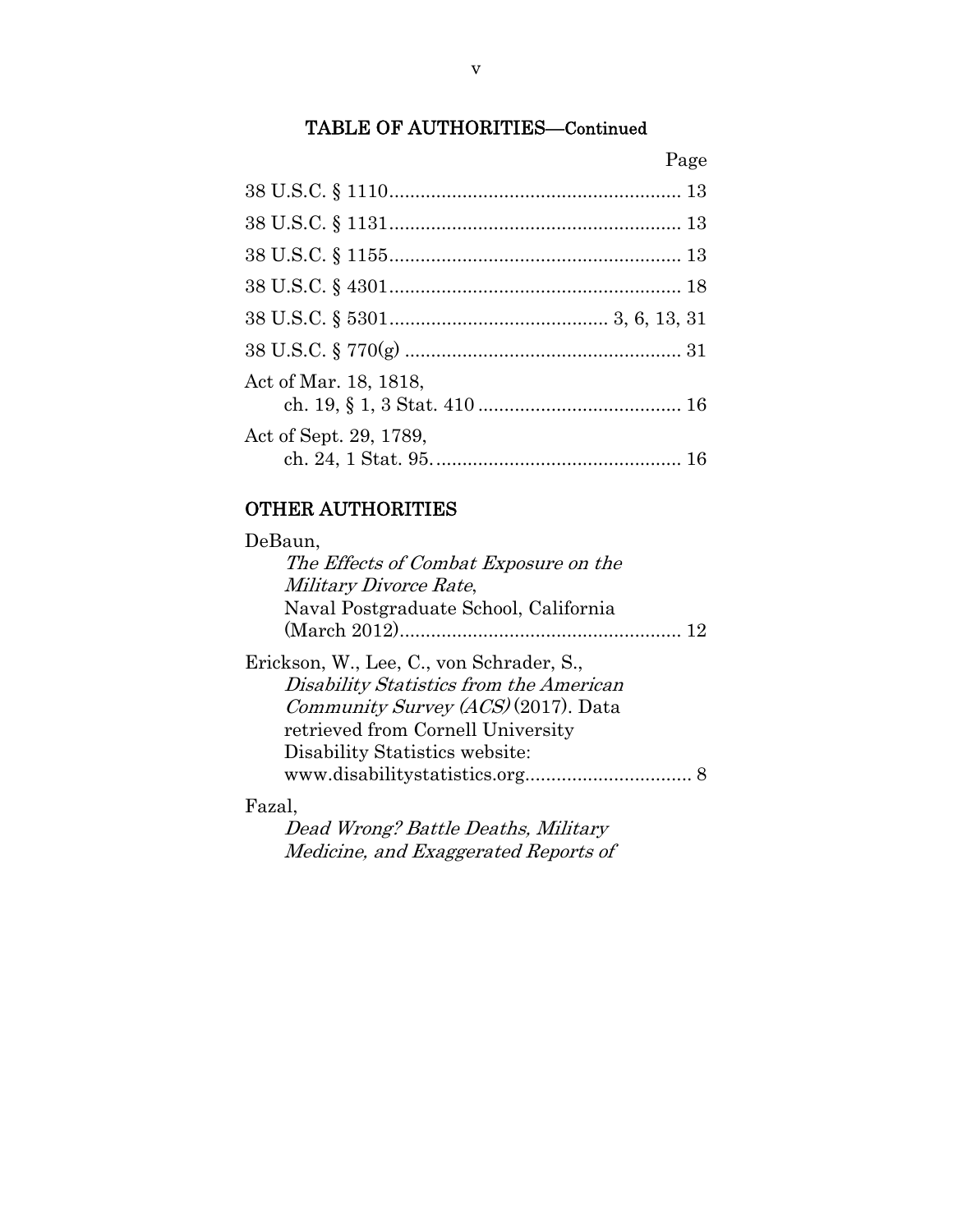| Page                                                                                                                                                                                                                                                                                                                                      |
|-------------------------------------------------------------------------------------------------------------------------------------------------------------------------------------------------------------------------------------------------------------------------------------------------------------------------------------------|
| War's Demise, 39:1 INTERNATIONAL                                                                                                                                                                                                                                                                                                          |
| Finley,<br><b>Fields of Combat: Understanding PTSD</b><br>Among Veterans of Iraq and Afghanistan<br>(Cornell Univ. Press 2011) 10, 11, 12                                                                                                                                                                                                 |
| Gerber,<br>Creating Group Identity: Disabled<br>Veterans and American Government,<br>23 MAGAZINE OF HISTORY, Issue 3                                                                                                                                                                                                                      |
| Hamilton,<br>THE FEDERALIST, No. 78                                                                                                                                                                                                                                                                                                       |
| Harner,<br>The Soldier and the State: Whether<br>Abrogation of State Sovereign Immunity<br>in USERRA Enforcement Action is a Valid<br><b>Exercise of the Congressional War</b><br><i>Powers</i> , 195 MIL. L. REV. 91 (2008) 18, 23, 24                                                                                                   |
| Hartzman,<br>Congressional Control of the Military in a<br>Multilateral Context: A Constitutional<br>Analysis of Congress's Power to Restrict<br>the President's Authority to Place United<br><b>States Armed Forces Under Foreign</b><br><b>Commanders in United Nations Peace</b><br><i>Operations</i> , 162 MIL. L. REV. 50 (1999)  14 |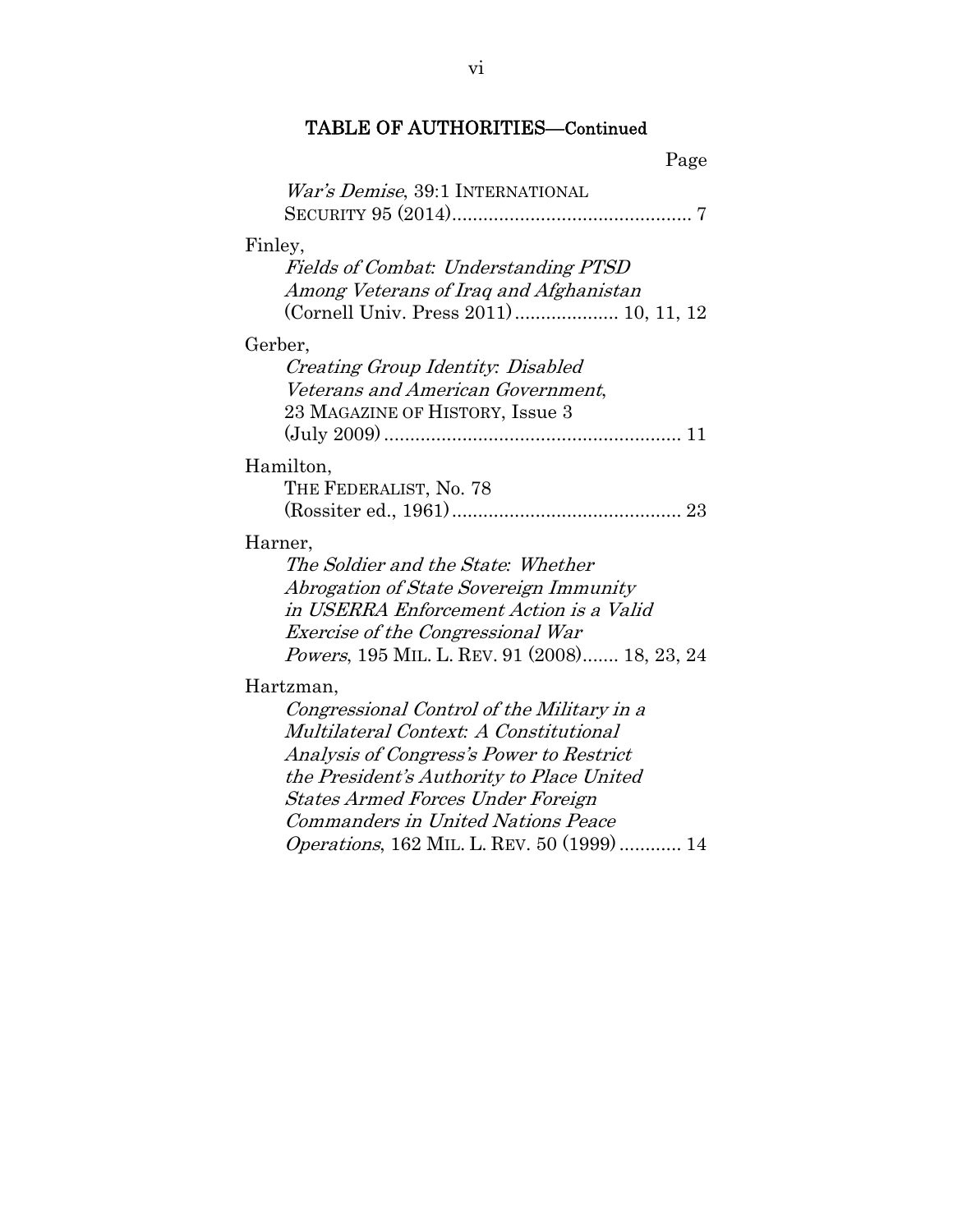| Kamarck,<br>Military Retirement: Background and<br><i>Recent Developments</i> , Congressional<br>Research Service (September 12, 2016)  13                                                                                                                     |
|----------------------------------------------------------------------------------------------------------------------------------------------------------------------------------------------------------------------------------------------------------------|
| Kirchner,<br>43 FAMILY LAW QUARTERLY 3 (Fall 2009) 30, 31                                                                                                                                                                                                      |
| Kriner & Shen,<br>Invisible Inequality: The Two Americas of<br>Military Sacrifice, 46 UNIV. OF MEMPHIS L.                                                                                                                                                      |
| Melvin,<br>Couple Functioning and Posttraumatic<br><b>Stress in Operation Iraqi Freedom and</b><br><b>Operation Enduring Freedom-Veterans</b><br>and Spouses, available from PILOTS:<br>PUBLISHED INTERNATIONAL LITERATURE<br>ON TRAUMATIC STRESS. (914613931; |
| National Veterans Foundation,<br>What Do We Do with the Staggering<br>Number of Disabled Veterans?<br>http://nvf.org/staggering-number-of-                                                                                                                     |
| O'Connor,<br>The Origins and Application of the<br>Military Deference Doctrine,                                                                                                                                                                                |
| Reed, et al.,<br>Modern Eloquence, POLITICAL ORATORY                                                                                                                                                                                                           |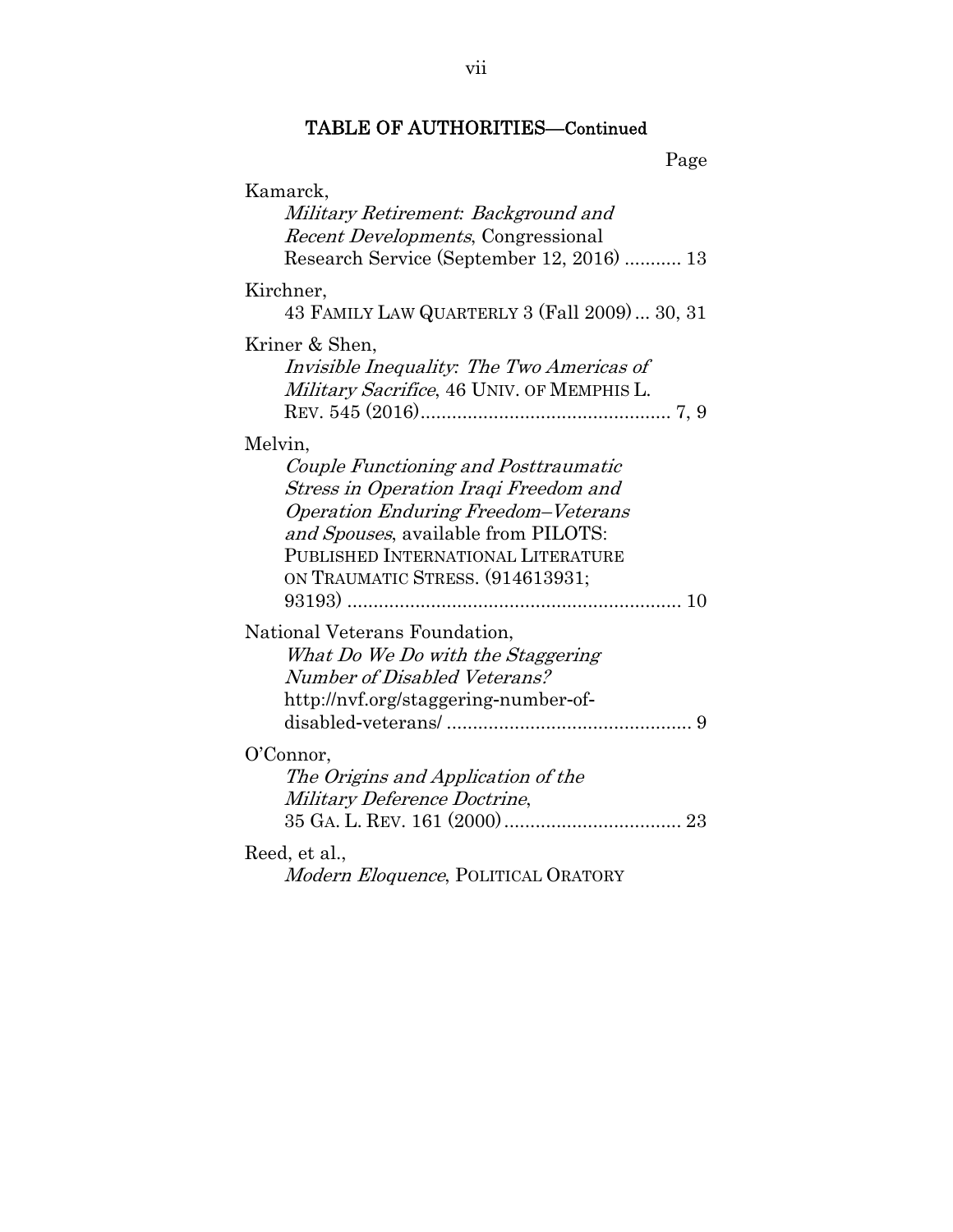|                                                                                                                                                                | Page |
|----------------------------------------------------------------------------------------------------------------------------------------------------------------|------|
| $\left(\text{vol. IX}, 1903\right)$ (taken from speech of the<br>Hon. J.Q. Adams in the House of<br>Representatives, on the State of the                       |      |
| Rombauer,<br>Marital Status and Eligibility for Federal<br><b>Statutory Income Benefits: A Historical</b><br>Survey, 52 WASH. L. REV. 227 (1977). 2, 6, 15, 16 |      |
| Schwab, et al.,<br>War and the Family,<br>11(2) Stress Medicine 131-137 (1995)  10                                                                             |      |
| Trauschweizer,<br>32 INTERNATIONAL BIBLIOGRAPHY OF                                                                                                             |      |
| U.S. Census Bureau,<br>Facts for Features at:<br>http://www.census.gov/newsroom/facts-                                                                         |      |
| VA,<br>National Center for Veterans Analysis<br>and Statistics, What's New at: https://<br>www.va.gov/vetdata/veteran_population.                              | 8    |
| VA,<br>Trends in Veterans with a Service-<br>Connected Disability: 1985 to 2011, Slide<br>4 at: http://www.va.gov/vetdata/docs/                                |      |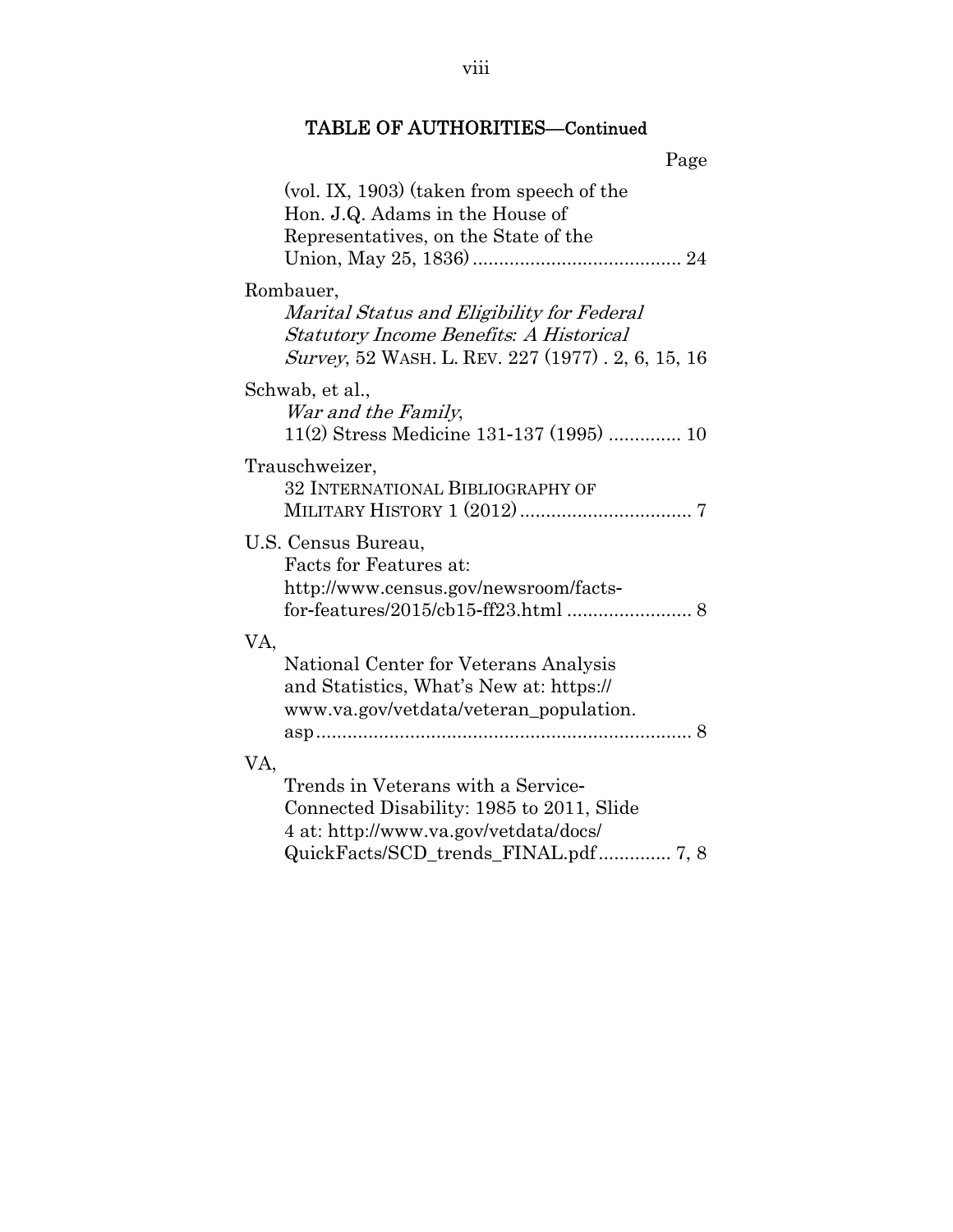Page

Waterstone,

Returning Veterans and Disability Law, 85:3 NOTRE DAME L. REV. 1081 (2010) ..... 2, 7, 11

Zeber, Noel, Pugh, Copeland & Parchman, Family Perceptions of Post*-*Deployment Healthcare Needs of Iraq/Afghanistan Military Personnel, 7(3) MENTAL HEALTH IN FAMILY MEDICINE 135-143 (2010) ................... 9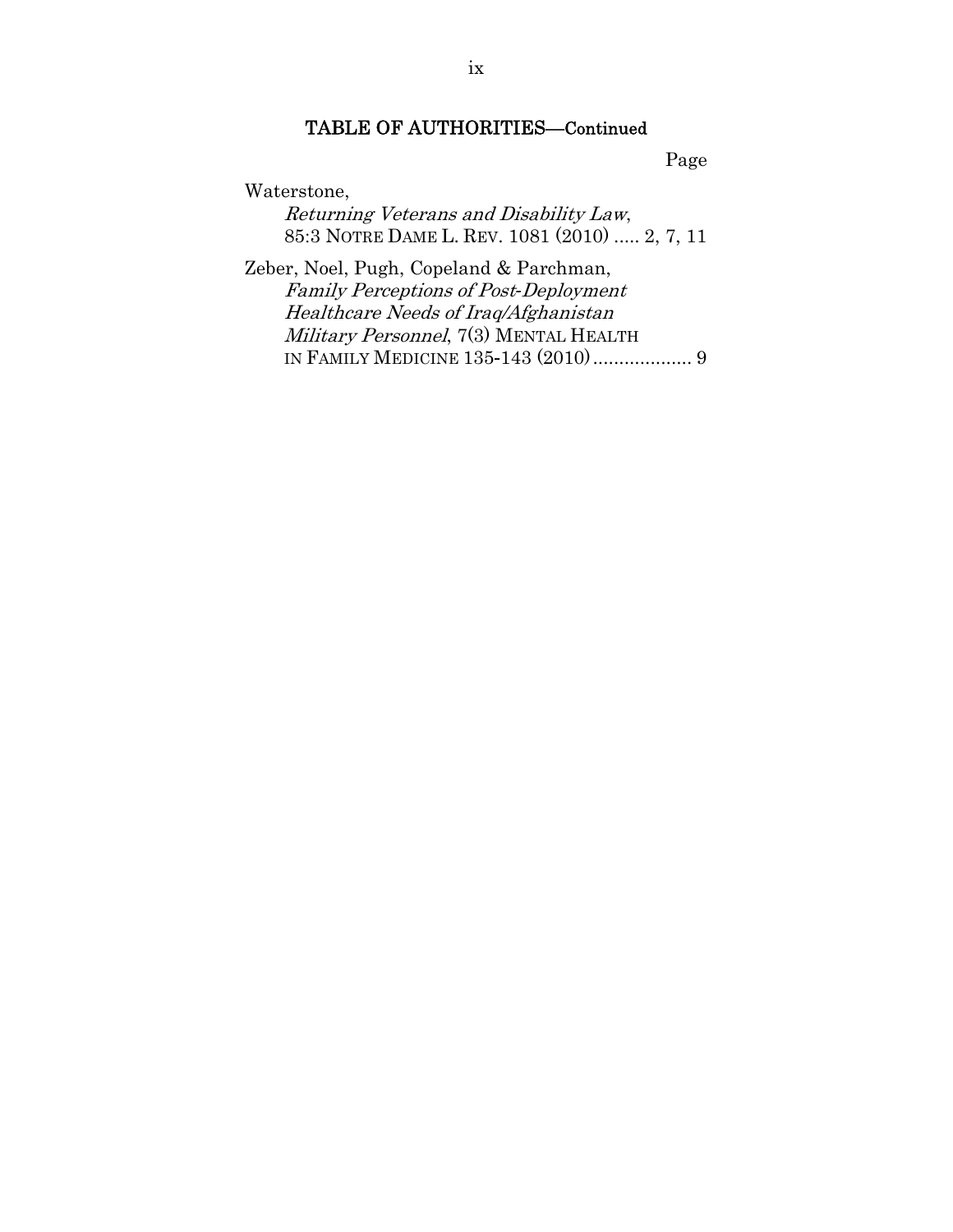

### INTEREST OF AMICUS CURIAE1

Amicus curiae, Veterans of Foreign Wars (VFW), is a non-profit veterans service organization under 26 U.S.C.  $\S 501(c)(19)$ , which is comprised of eligible veterans and military service members from the active, guard and reserve forces. Part of VFW's mission is to serve our veterans, the military and our communities, and to advocate on behalf of all veterans. VFW seeks to ensure that veterans are respected for their service, always receive their earned entitlements, and recognized for the sacrifices they and their loved ones have made on behalf of the United States. VFW traces its roots back to 1899 and its membership today stands at nearly 1.7 million.

Amicus curiae, Operation Firing for Effect, Inc. (OFFE), is also a non-profit veterans' service and advocacy organization under  $\S 501(c)(19)$ . OFFE is dedicated to the improvement and protection of the benefits, entitlements, and services earned by our men and women for their voluntary service defending our nation. OFFE is not congressionally chartered and its allegiance is to veterans first. It is OFFE's belief that "Veterans' Affairs" is not a "special interest", but rather a legal, moral, and ethical obligation of the nation.

Congress provides veterans with multiple benefits and entitlements by enacting legislation

-

<sup>1</sup> No counsel for a party authored this brief in whole or in part and no such counsel or party made a monetary contribution intended to fund the preparation or submission of the brief.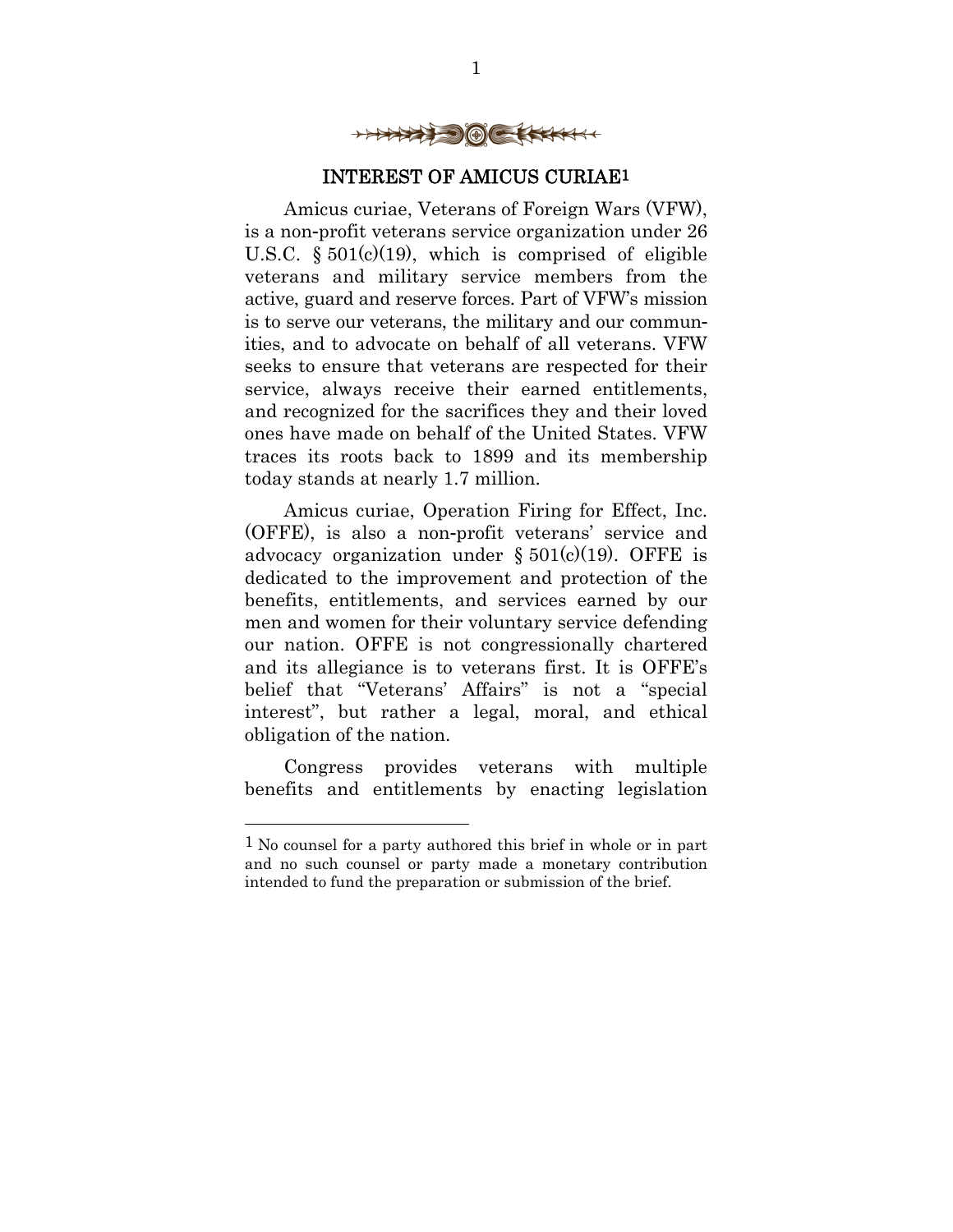pursuant to its "Military Powers" under Article I, § 8, clauses 11 through 13 of the United States Constitution. These enumerated powers are supported by the Necessary and Proper Clause, § 8, cl. 16. These powers are further protected from state infringement by the Supremacy Clause, Article VI, cl. 2, which expressly declares the laws of Congress enacted pursuant to its Military Powers "shall be the supreme Law of the Land and the Judges in every State shall be bound thereby, any Thing in the Constitution or Laws of any State to the Contrary notwithstanding."

Congress provides veterans benefits for the maintenance, readiness, support and care of the nation's military servicemembers, for the common defense and protection of the nation's citizens. The type of veterans' benefits at issue in this case (retirement and disability pay) have been authorized since the dawn of this nation's independence.2 This Court has, over the course of nearly a century, confirmed that such benefits are an exercise of Congress' exclusive Article I, § 8 Military Powers and have held, accordingly, that state courts are preempted from exercising authority or control over these benefits to the detriment of veterans. Since the Arizona Supreme Court in the case sub judice

<sup>2</sup> Rombauer, Marital Status and Eligibility for Federal Statutory Income Benefits*:* A Historical Survey, 52 WASH. L. REV. 227, 228 (1977) ("[o]ne of the early resolutions of the first Congress in 1776 provided for monthly payments of up to half pay to officers, soldiers, and seaman disabled in the line of duty" and "in 1789 one of the early acts of the Congress under the new Constitution provided continuance of these payments to the disabled veterans of the Revolutionary Army.") See also Waterstone, Returning Veterans and Disability Law, 85:3 NOTRE DAME L. REV. 1081, 1084 (2010).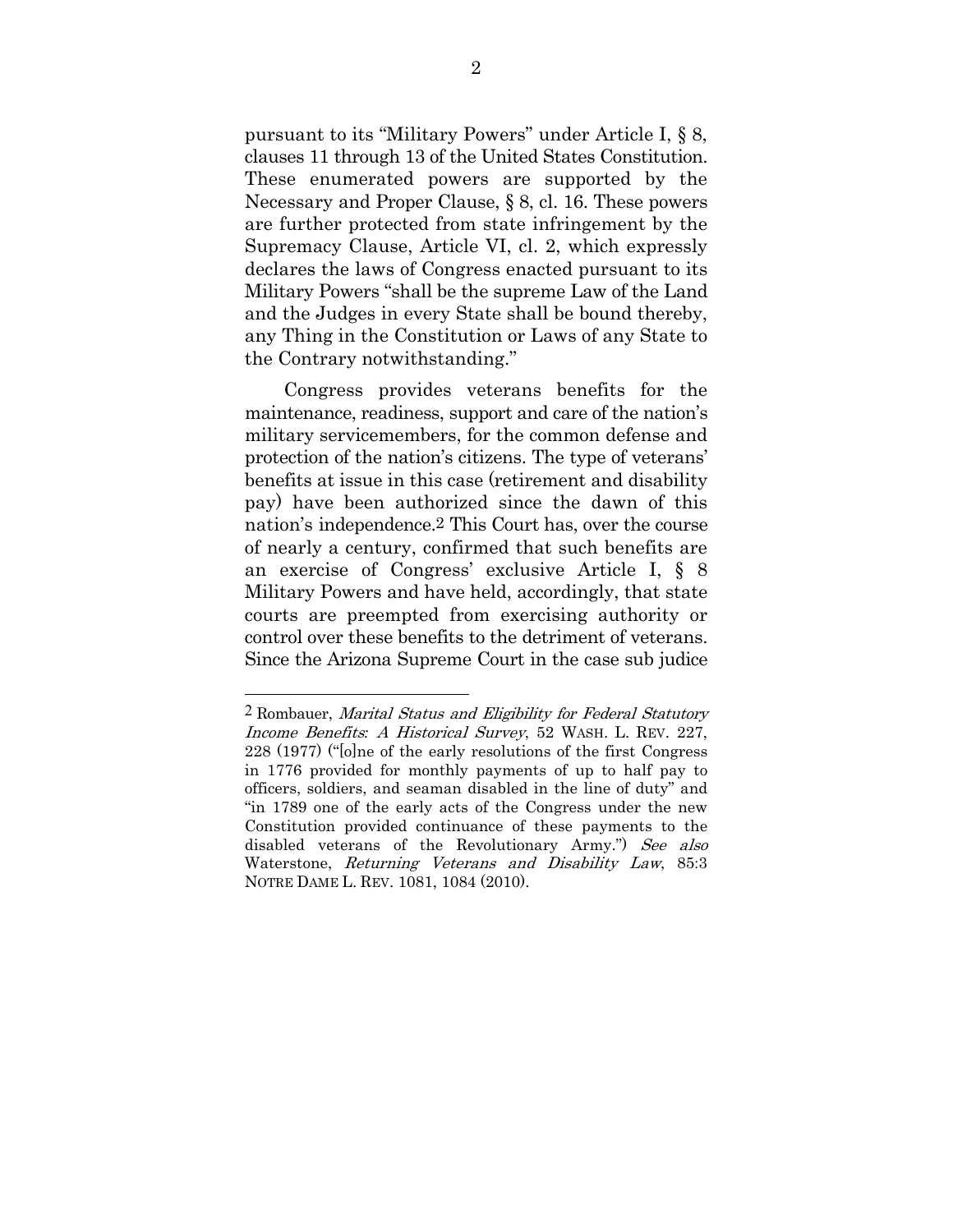violated this principle, amici respectfully submit this brief in support of Petitioner to urge reversal.



#### SUMMARY OF ARGUMENT

The Arizona Supreme Court ruled the Uniform Services Former Spouses Protection Act (USFSPA), 10 U.S.C. § 1408, does not prohibit its state courts from considering "non-disposable" veterans' benefits when dividing "marital property" in a divorce proceeding, where the veteran, post-divorce, waives his or her "disposable" retired pay to receive such non-disposable pay. Despite the plain language of the USFSPA prohibiting any consideration of "nondisposable pay" in such proceedings, Arizona is among those states that assert authority over these funds and provide equitable relief to the non-military spouse by allowing post-divorce redistributions that consider or otherwise treat these benefits as divisible assets.

Amici challenge this ruling by asserting that all veterans' benefits that are not "disposable retired pay", as defined by 10 U.S.C.  $\S$  1408(a)(4)(B) and  $(c)(1)$ , are federally protected benefits. Thus, amici assert all state court orders that consider, treat, attach, redistribute, or otherwise cause such benefits to be paid over in marital property distributions (whether pre- or post-divorce) are pre-empted by federal law, void ab initio, and of no force and effect.

In this latter regard, amici also contend, as a jurisdictional limitation, the plain language of 38 U.S.C. § 5301 prohibits state courts from exercising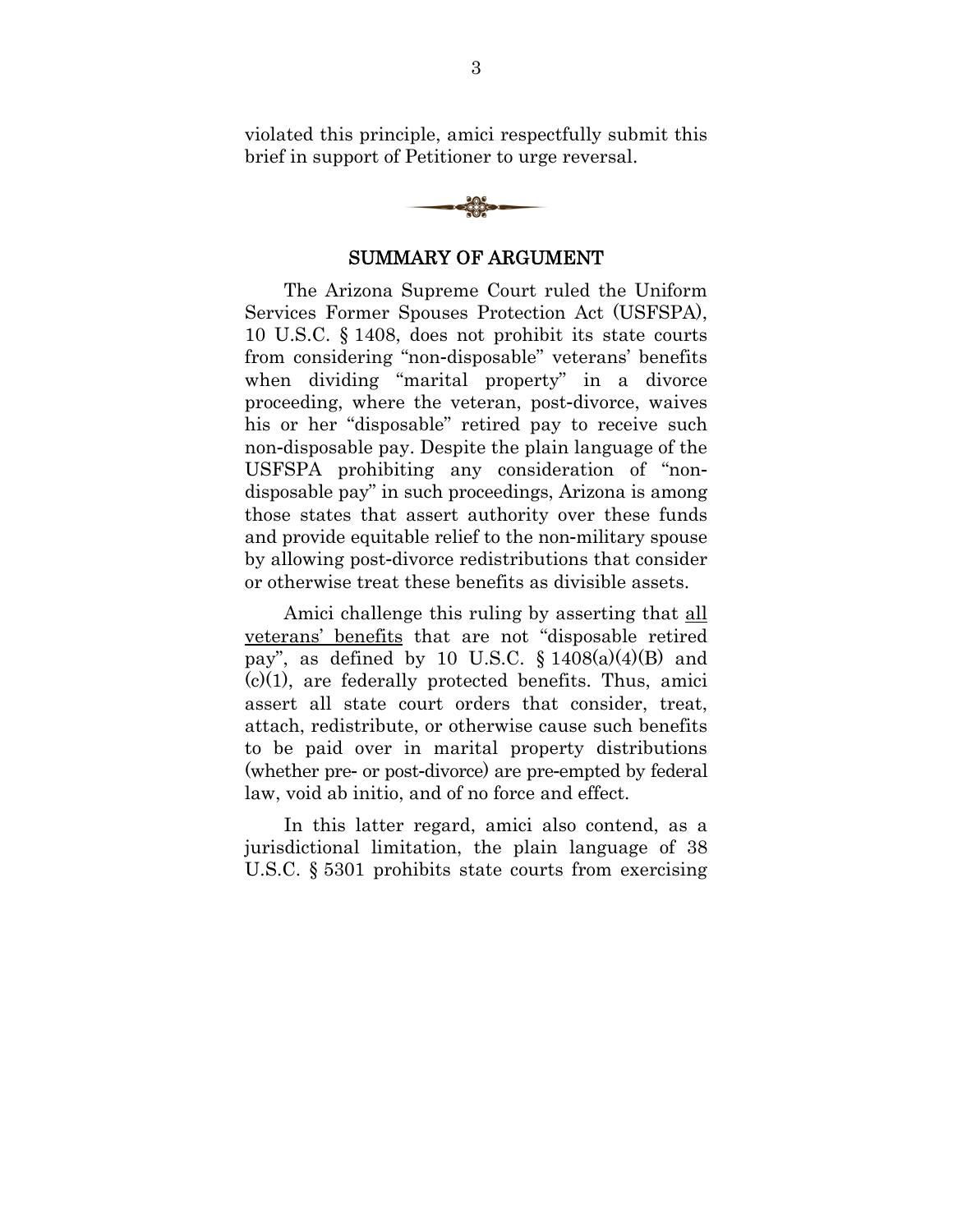authority over these benefits in the division of marital property. These benefits are authorized by the Secretary of Veterans Affairs for the exclusive use and benefit of veterans.

Federal law preempts all state authority over veterans' benefits except with respect to a small portion of "disposable" benefits that Congress authorized in the USFSPA, 10 U.S.C.  $\S 1408(a)(4)(B)$  and (c)(1). Since this definition excludes veterans' retired pay waived to receive disability benefits, and disability benefits themselves, including the disability benefits in this case and the CRSC benefits at issue in Merrill v. Merrill, Case No. 15-1139, such other benefits are not "disposable" retired pay.3 Therefore, such benefits can never be subjected to division, distribution, or re-distribution in a marital property settlement.

This Court's pre-USFSPA jurisprudence, principally  $McCartv$  v.  $McCartv$ , 453 U.S. 210 (1981), continues to prohibit any consideration of such pay by state courts in the division of marital property. In other words, despite broad misstatements to the contrary, state courts never had pre-existing authority, equitable or otherwise, to divide veterans' benefits as marital property. Such ostensible authority asserted by state courts before the *McCarty* decision was simply ultra vires. Mansell v. Mansell, 490 U.S. 581, 588-92 (1989)

 $3 \text{ See } 10 \text{ U.S.C. } \S 1413a(g)$  (by statute "[CRSC p]ayments ... are not retirement pay"). If they are "not retirement pay", they can never be subjected to division in marital property awards by state courts because it would contravene the plain language of the USFSPA, which allows division of only "disposable" retired pay.)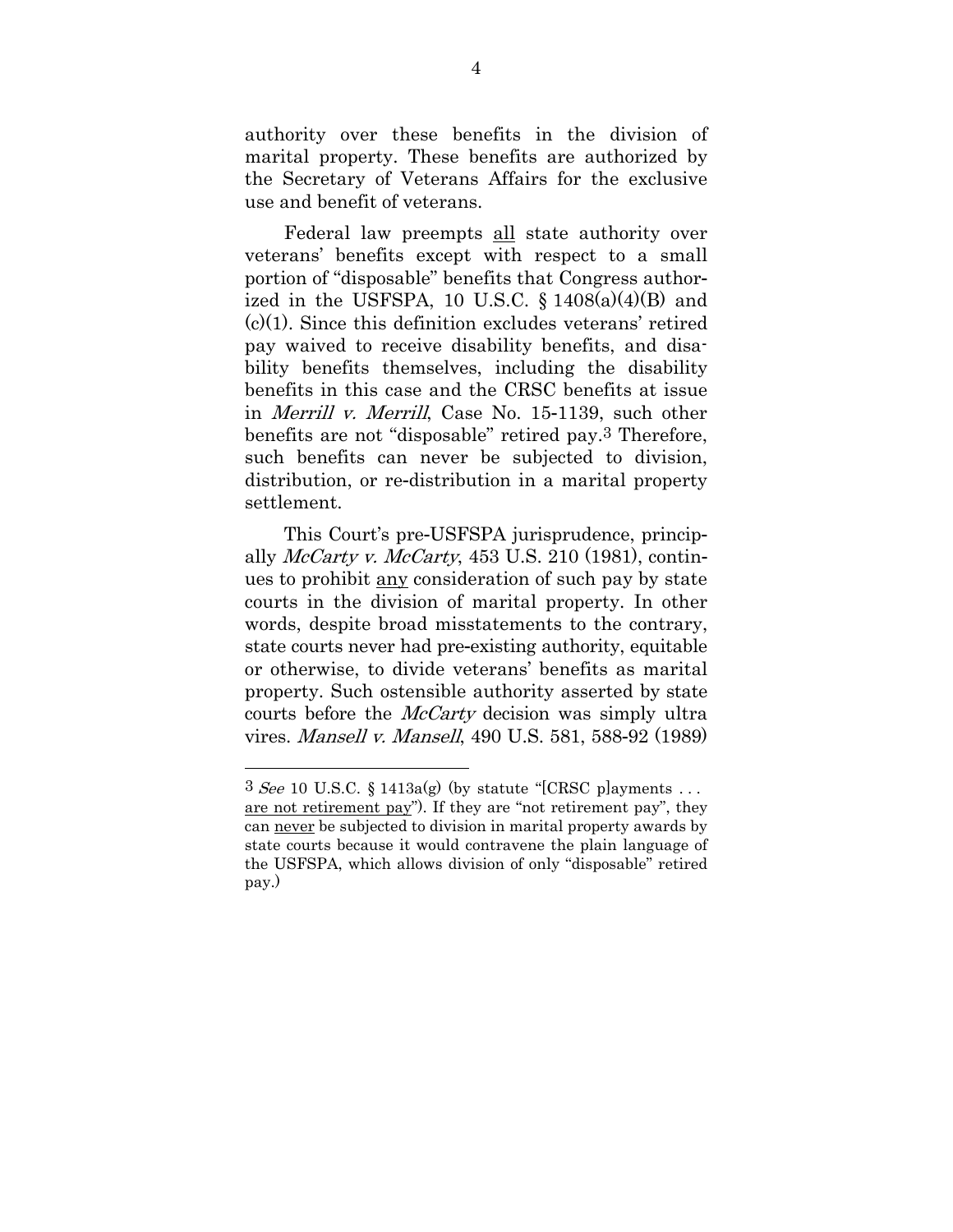(rejecting the argument that the USFSPA erased pre-USFSPA federal pre-emption with respect to veterans' benefits).

After *McCarty*, Congress only recognized a limited exception to the absolute federal preemption in the USFSPA, 10 U.S.C. § 1408. The USFSPA allowed state courts to treat only a portion of veterans' benefits (disposable military retirement pay) as property subject to division under the respective states' pre-existing community or equitable property laws. 10 U.S.C.  $\frac{1408(c)}{1}$ . All other military benefits (i.e., non-disposable retirement benefits (defined in 10 U.S.C. §  $1408(a)(4)(B)$  and (c)(1)), disability benefits, and special compensation incident to military service) remain federally protected veterans' benefits. With respect to the latter, state courts are simply "without power to treat [such benefits] as property divisible upon divorce." Mansell v. Mansell, supra at 588-89.

In *Mansell*, after nearly a decade of post-USFSPA jurisprudence from state courts, this Court ruled the plain language of the USFSPA prohibited state courts from either directly or indirectly dividing anything other than disposable retired pay, as explicitly defined in sections  $1408(a)(4)(B)$  and  $(c)(1)$ .

Mansell also confirmed that the USFSPA did nothing to remove *McCarty's* explicit prohibition that state court orders forcing veterans to use non-disposable funds to "make up" or otherwise "offset" the waived disposable pay is contrary to federal law, void to the extent it purports to exercise authority over these funds, and therefore perpetually unsustainable. See McCarty, supra at 229, n. 23 (emphasis added), quoting Buchanan v. Alexander, 45 U.S. 20 (1846)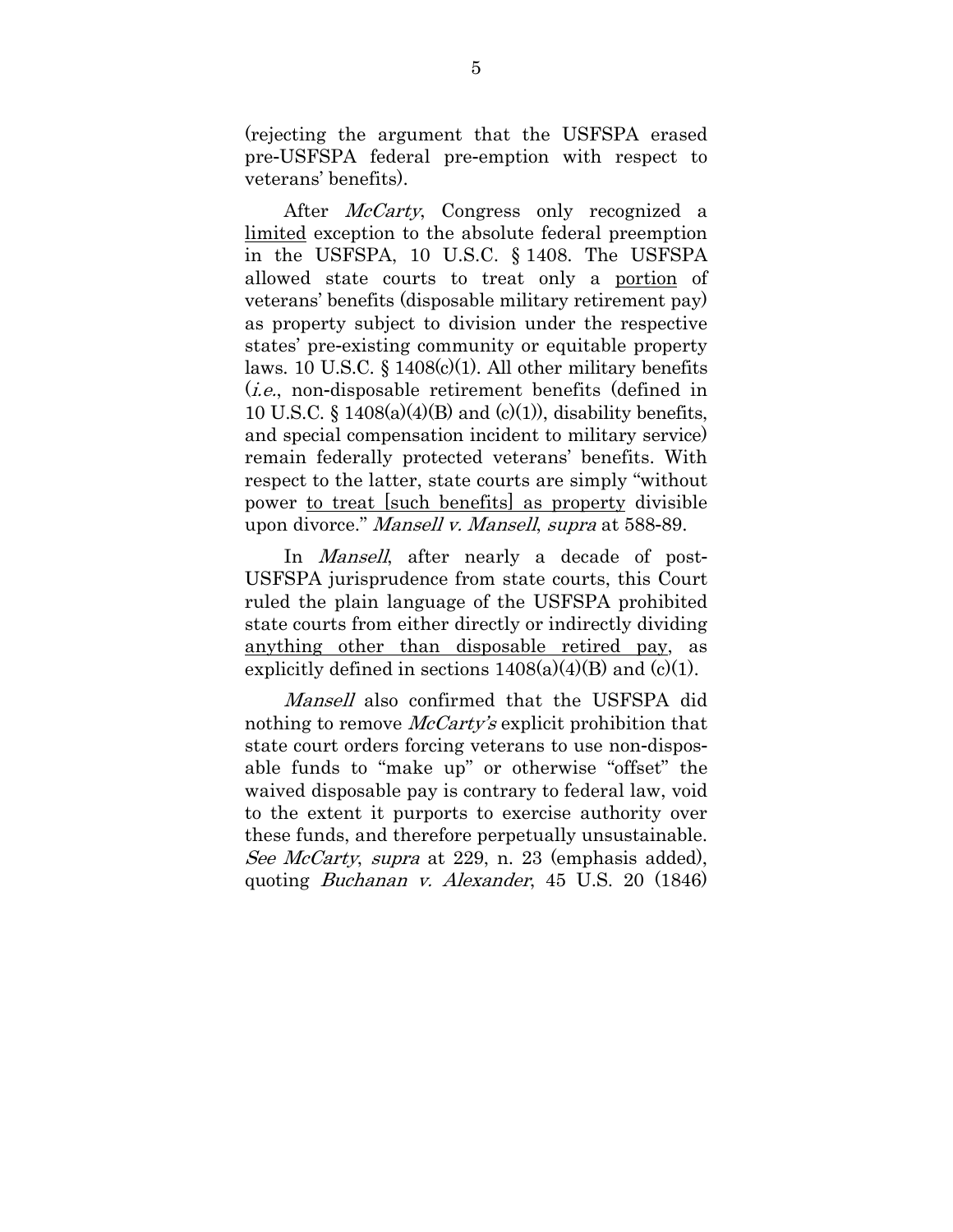(stating "[t]he funds of the government are specifically appropriated to certain national objects, and if such appropriations may be diverted and defeated by state process or otherwise, the functions of the government may be suspended"). See also 38 U.S.C. § 5301.

Since this Court's decision in *Mansell*, many state courts have strayed far from its clear directive. Indeed, some courts have blatantly ruled the opposite is the case. Some have even had the audacity to admit to adopting Justice O'Connor's dissent, rather than follow this Court's jurisprudence.4

This brief provides an historical examination of the legal principles requiring a reversal of the Arizona Supreme Court's decision. Amici demonstrate that rather than abrogate *McCarty*, supra, the USFSPA reaffirmed federal preemption with respect to distribution of federal military benefits in marital property distributions consequent to divorce. Prior state court decisions from the mid-1960's up until the 1981 decision in *McCarty* that ruled otherwise were simply acting ultra vires of their authority vis-à-vis the Supremacy Clause by ignoring Congress' express Article I powers as expressed in veterans' benefits legislation from 1789 forward.5

<sup>4</sup> See, e.g., Nelson v. Nelson, 83 P.3d 889, 891-92 (Okla. App. 2003) (stating "courts of several states have agreed with Justice O'Connor's position and have taken equitable action to protect former spouses faced with a reduction in payments due to a reduction in military retirement pay" and stating Oklahoma courts would do the same).

<sup>&</sup>lt;sup>5</sup> Rombauer, *supra* at 228.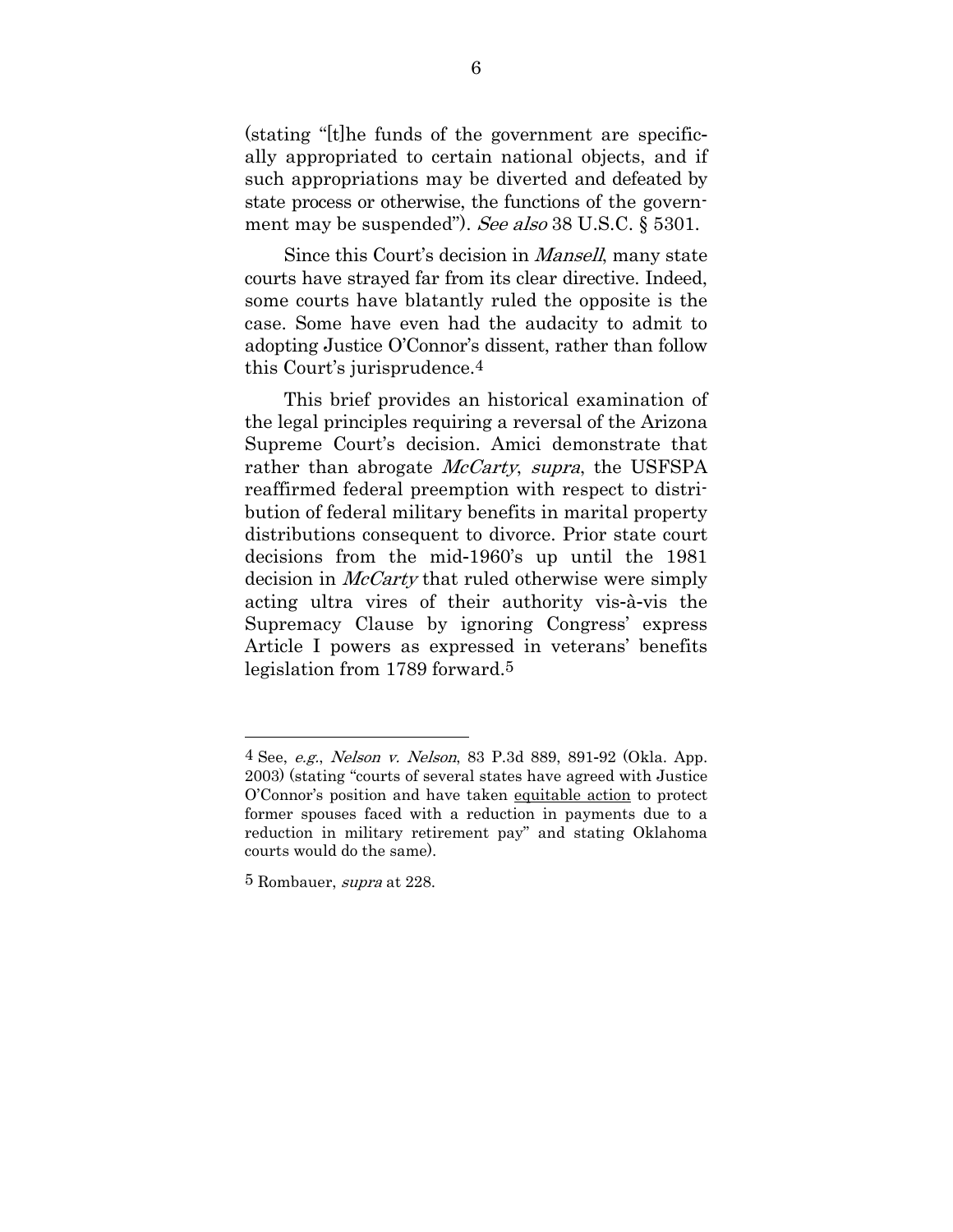

#### BACKGROUND

Our nation's men and women in uniform have been at war in one theater or another for over 25 years.6 During that time, progress in battlefield medicine, advances in medical technology, and rapid transportation have made it more possible than ever to save those wounded in the line of duty.7 But progress comes with a price. "Saving lives means that more soldiers are surviving with catastrophic injuries."<sup>8</sup> Thus, our nation has the largest ever returning group of veterans with severe disabilities.9

Since 1990, there has been a 46% increase in disabled veterans, placing the total number of veterans with service-connected disabilities above 3.3 million as of 2011.10 By 2014, the number of veterans with a

<sup>6</sup> Trauschweizer, 32 INTERNATIONAL BIBLIOGRAPHY OF MILITARY HISTORY 1 (2012), pp. 48-49 (describing intensity of military operations commencing in the 1990's culminating in full-scale military involvement in Iraq and Afghanistan.).

<sup>7</sup> Fazal, Dead Wrong? Battle Deaths, Military Medicine, and Exaggerated Reports of War's Demise, 39:1 INTERNATIONAL SECURITY 95 (2014), pp. 95-96, 107-113.

<sup>8</sup> Kriner & Shen, Invisible Inequality*:* The Two Americas of Military Sacrifice, 46 UNIV. OF MEMPHIS L. REV. 545, 570  $(2016)$ 

<sup>9</sup> *Id. See also* Waterstone, *supra* at 1082.

<sup>10</sup> VA, Trends in Veterans with a Service-Connected Disability: 1985 to 2011, Slide 4 at: http://www.va.gov/vetdata/docs/Quick Facts/SCD trends FINAL.pdf.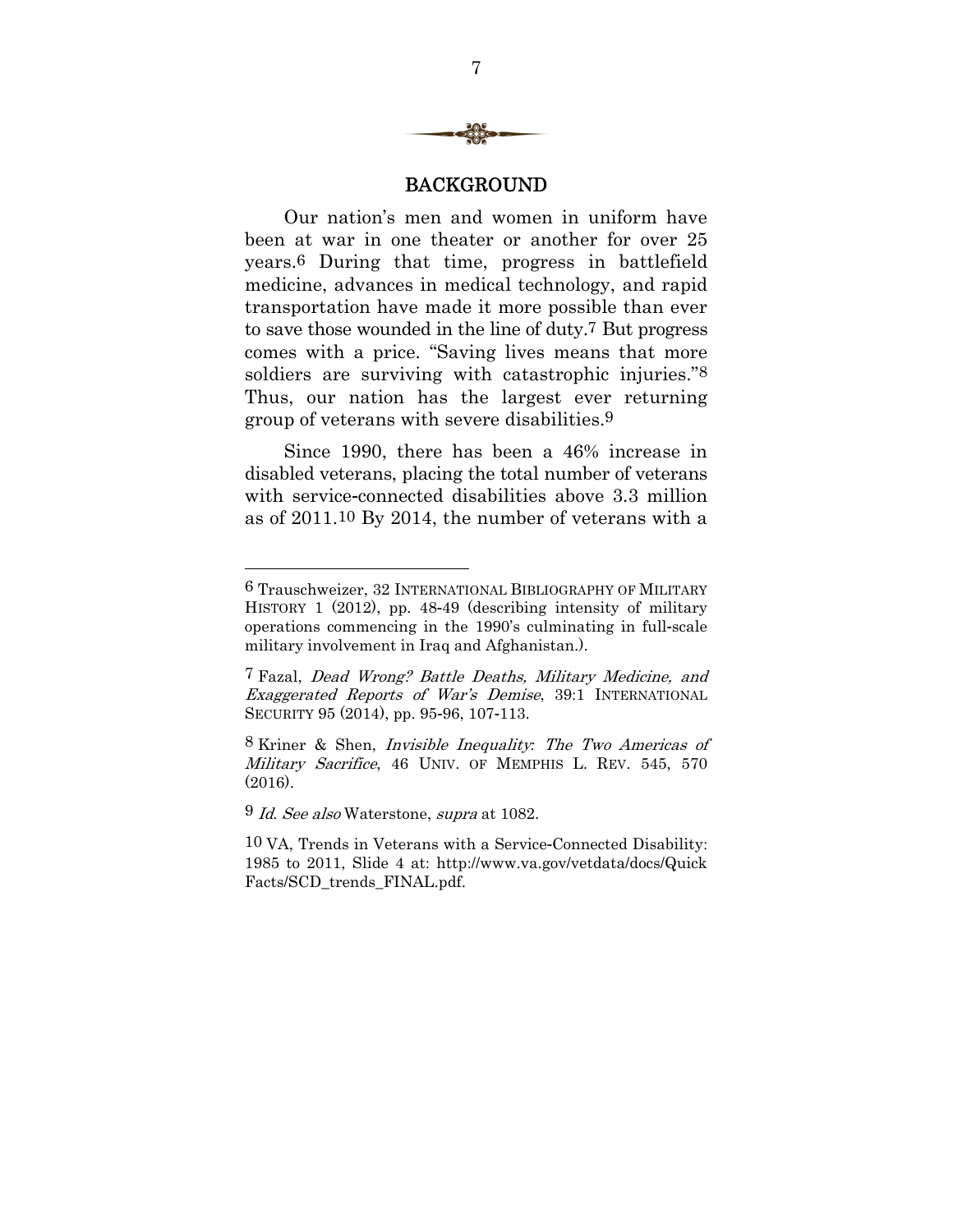service-connected disability was 3.8 million.11 As of March 22, 2016, the number of veterans receiving disability benefits has increased from 3.9 million to 4.5 million 12

Also since 1990, there has been a remarkable increase in veterans with disability ratings of 50 percent of higher, with approximately 900,000 in 2011.13 That same year, 1.1 million of the 3.3 million total disabled veterans had a disability rating of 70 percent or higher.14

Finally, the disability numbers and ratings for younger veterans has markedly inclined. Conducting an adjusted data search, 570,400 out of 2,198,300 non-institutionalized civilian veterans aged 21 to 64 had a VA service-connected disability at 70 percent or higher in the United States in 2014.15 Thus, half of the total number of veterans with a disability rating greater than 70 percent are between 21 and 64 years of age.

14  $Id$ 

-

<sup>11</sup> See U.S. Census Bureau, Facts for Features at: http://www. census.gov/newsroom/facts-for-features/2015/cb15-ff23.html.

<sup>12</sup> Id. See also VA, National Center for Veterans Analysis and Statistics, What's New at: https://www.va.gov/vetdata/veteran \_population.asp.

<sup>13</sup> VA Trends in Veterans with a Service-Connected Disability, supra, Slide 6.

<sup>&</sup>lt;sup>15</sup> See Erickson, W., Lee, C., von Schrader, S., *Disability Statistics* from the American Community Survey (ACS) (2017). Data retrieved from Cornell University Disability Statistics website: www. disabilitystatistics.org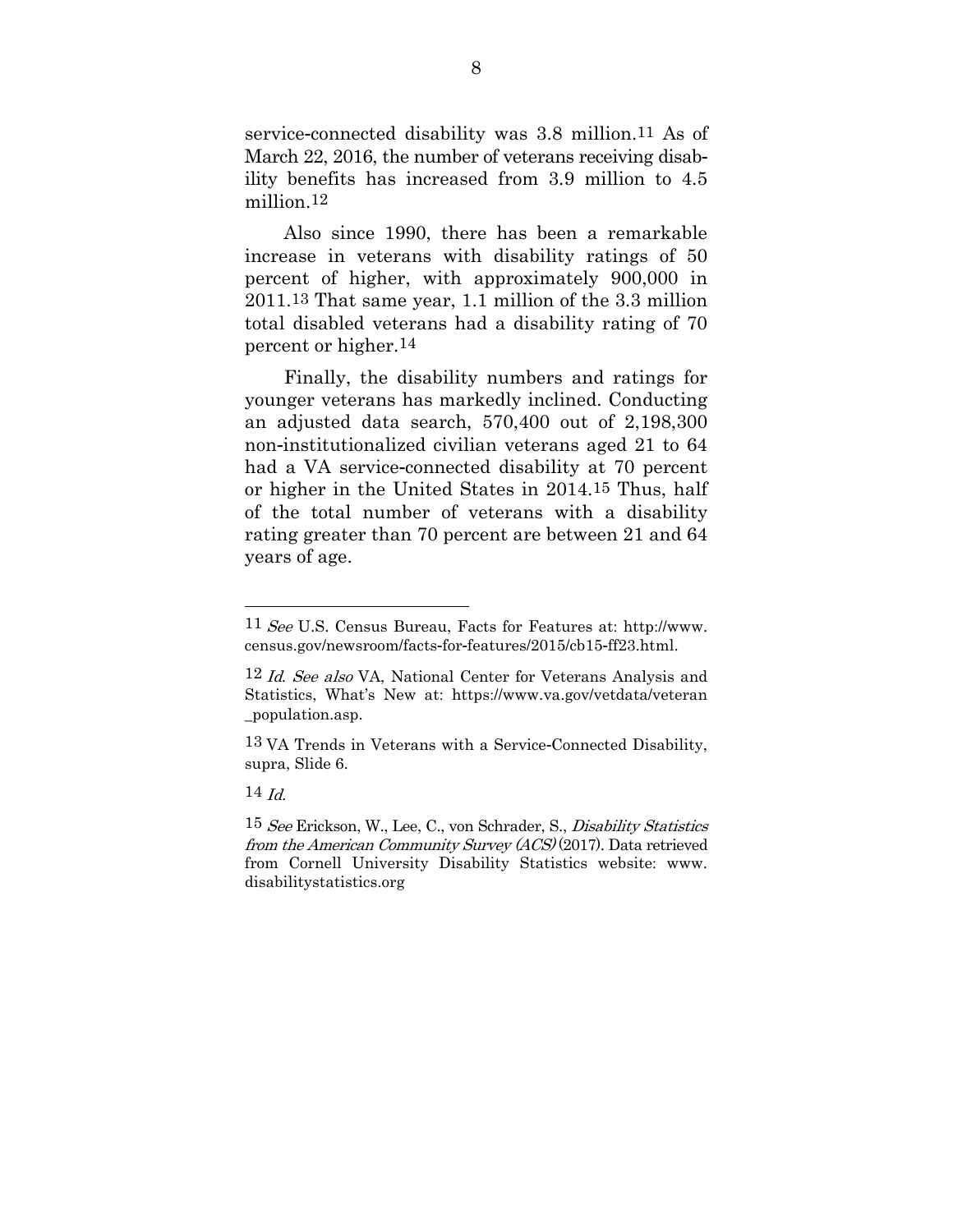The National Veterans Foundation found that over 2.5 million Marines, Sailors, Soldiers, Airmen and National Guardsmen served in Iraq and Afghanistan. Of those, nearly 6,600 were killed, and over 770,000 have filed disability claims.16 Another study shows nearly 40,000 service members returning from Iraq and Afghanistan have suffered traumatic injuries, with over 300,000 at risk for PTSD or other psychiatric problems. These veterans face numerous post-deployment health concerns, sharing substantial burdens with their families.17

These staggering numbers are, in part, a reflection of the nature of wounds received in modern military operations. Physical injuries are understandably horrific.18 However, many veterans also suffer severe psychological injuries attendant to witnessing the sudden arbitrariness and indiscretion of war's violence.19 As one observer has stated: "assignments can shift rapidly from altruistic humanitarian work to the delivery of immense deadly force, leaving service members with confusing internal conflicts that are difficult to integrate. During deployment, even medical personnel are at times compelled to use

<sup>16</sup> See http://nvf.org/staggering-number-of-disabled-veterans/

<sup>17</sup> Zeber, Noel, Pugh, Copeland & Parchman, Family Perceptions of Post*-*Deployment Healthcare Needs of Iraq/Afghanistan Military Personnel, 7(3) MENTAL HEALTH IN FAMILY MEDICINE 135-143 (2010).

<sup>18</sup> Kriner & Shen, Invisible Inequality, supra.

 $19$  Zeber, *supra* at n. 16.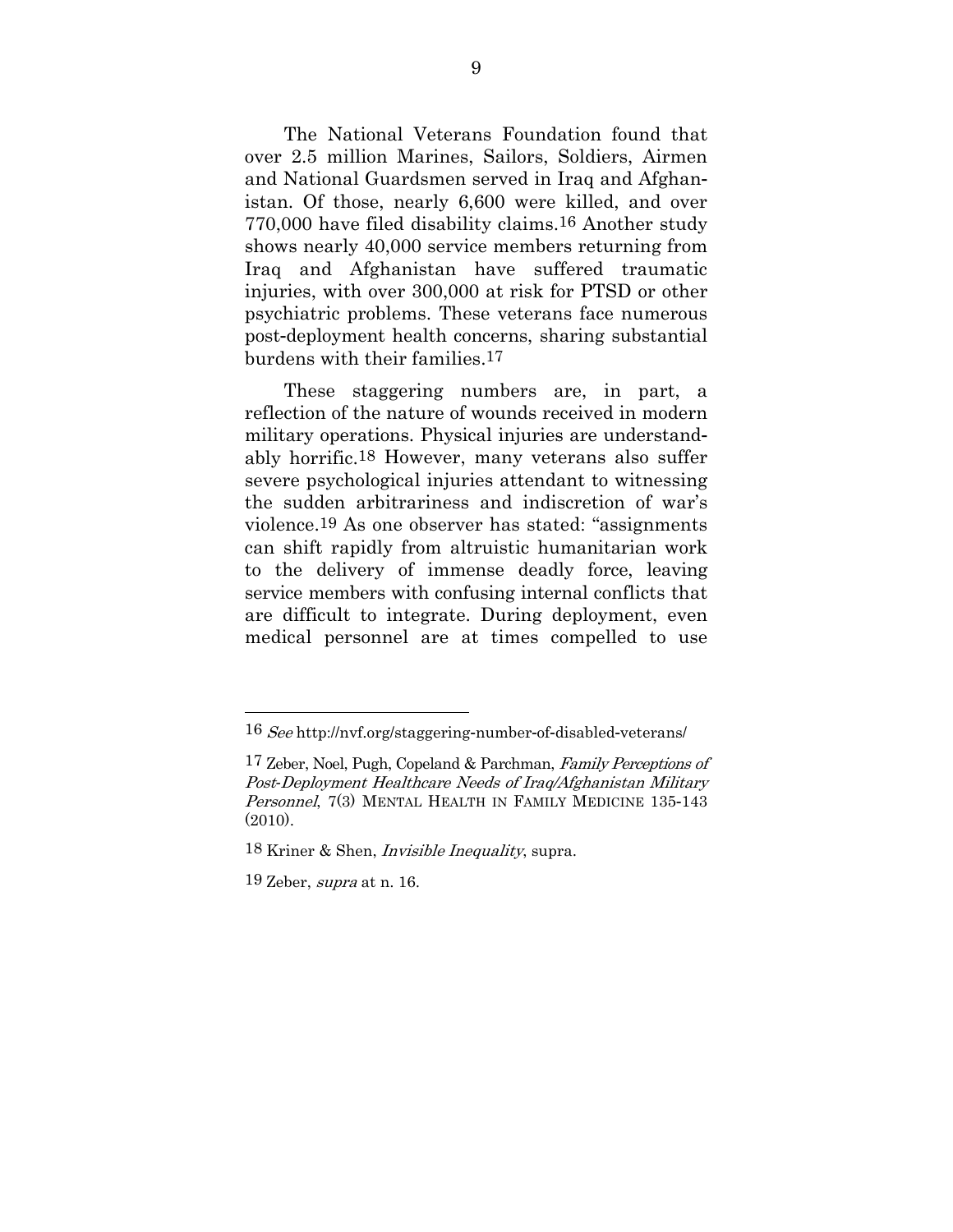deadly force to protect themselves, their patients, and their fellow soldiers.20

Combat-related post-traumatic stress symptoms (PTSS), with or without a diagnosis of post-traumatic stress disorder (PTSD) can negatively impact soldiers and their families. These conditions have been linked to increased domestic violence, divorce, and suicides.21

Such conditions are exacerbated when returning veterans must face stress in their families caused by their absence. Despite the amazing cohesion of the military community and the best efforts of the larger military family support network, separations and divorces are common. Families, already stretched by this extraordinary burden, are often pushed beyond their limits causing relationships to break down. Long deployments, the daily uncertainty of not knowing whether the family will ever be reunited, and the everyday travails of civilian life are difficult enough. A disability, coupled with mental and emotional scars brought on by wartime environments make the veteran's reintegration with his family even more challenging.22

22 Finley, supra.

<sup>20</sup> See generally, Finley, Fields of Combat*:* Understanding PTSD Among Veterans of Iraq and Afghanistan (Cornell Univ. Press 2011).

<sup>21</sup> Melvin, Couple Functioning and Posttraumatic Stress in Operation Iraqi Freedom and Operation Enduring Freedom– Veterans and Spouses, available from PILOTS: PUBLISHED INTERNATIONAL LITERATURE ON TRAUMATIC STRESS. (914613931; 93193). See also Schwab, et al., War and the Family, 11(2) Stress Medicine 131-137 (1995).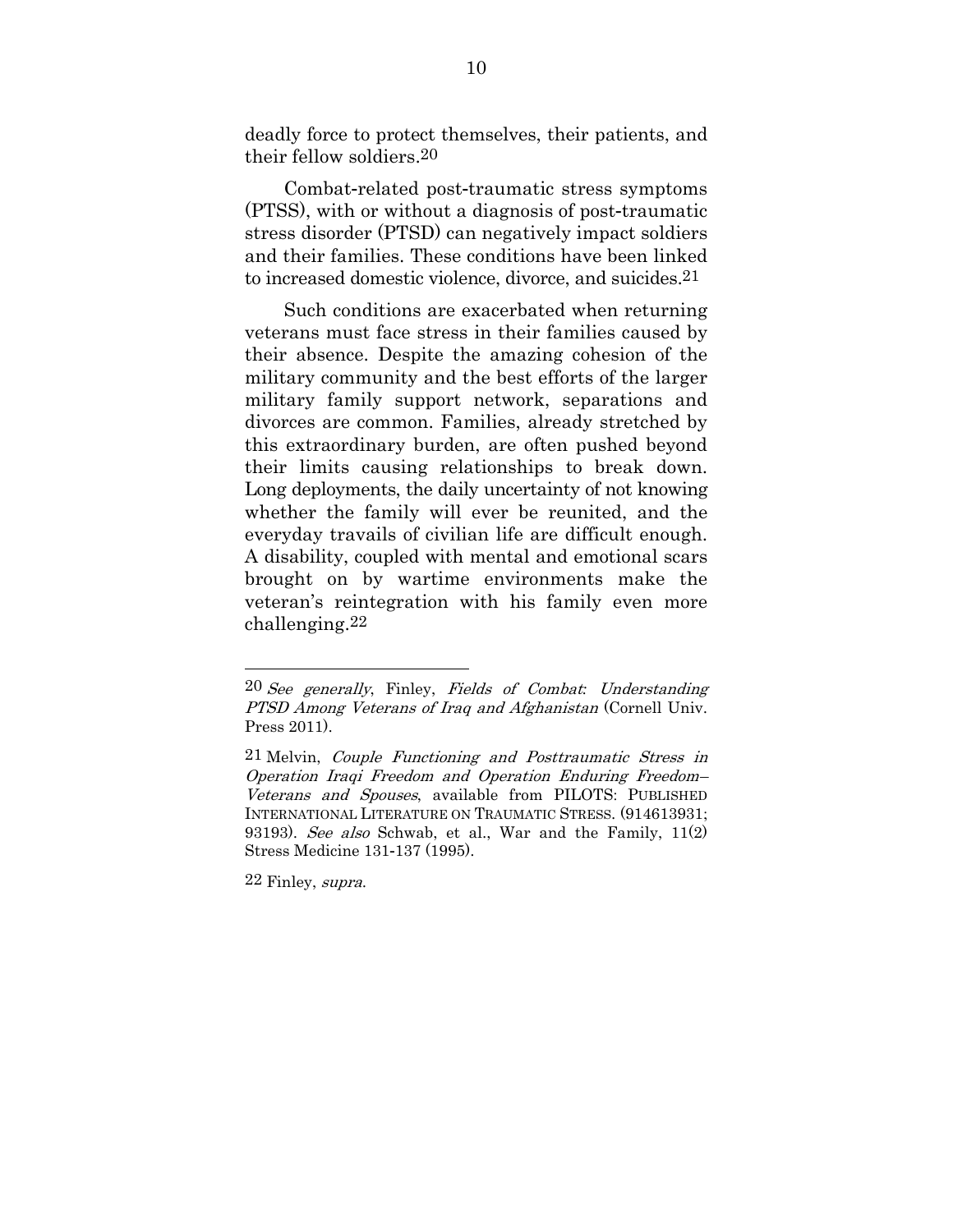Rapid transition from the theater of war to the calm safety of a peaceful home environment creates existential conflicts over the meaning of deployments and future life in society. Protective vigilance and rapid response to threats in combat are maladjusted to life in a peaceful society. Moreover, a longing for reunion with family is tied to fear of reintegration into a life that now seems too foreign to contemplate. Many veterans resort to alcohol or other substances to dull the anxiety. Unfortunately it is a transition that some veterans never successfully navigate.23

The struggles do not stop here. Notably, the disabled veterans' difficulty assimilating back into normal society starts almost immediately. To seek care, rehabilitation, therapy, and the necessary equipment to function as near as possible to a whole human being, the veteran must navigate through a bureaucratic labyrinth that would test the patience of even the calmest among us.24 Stories of this morass coupled with the scandalous treatment and marginalization by the federal government of those most severely disabled, nearly foreclose reintegration into normal civilian life.25 Even aside from the welldocumented neglect veterans have received for nearly three decades, a health system that had been lulled into complacency by dealing only with chronic maintenance health care for aging veterans was suddenly

-

<sup>23</sup> Gerber, Creating Group Identity*:* Disabled Veterans and American Government, 23 MAGAZINE OF HISTORY, Issue 3, pp. 23-28 (July 2009).

<sup>24</sup> Waterstone, *supra* at 1084.

<sup>25</sup> See Finley, *supra*; Waterstone, *supra*.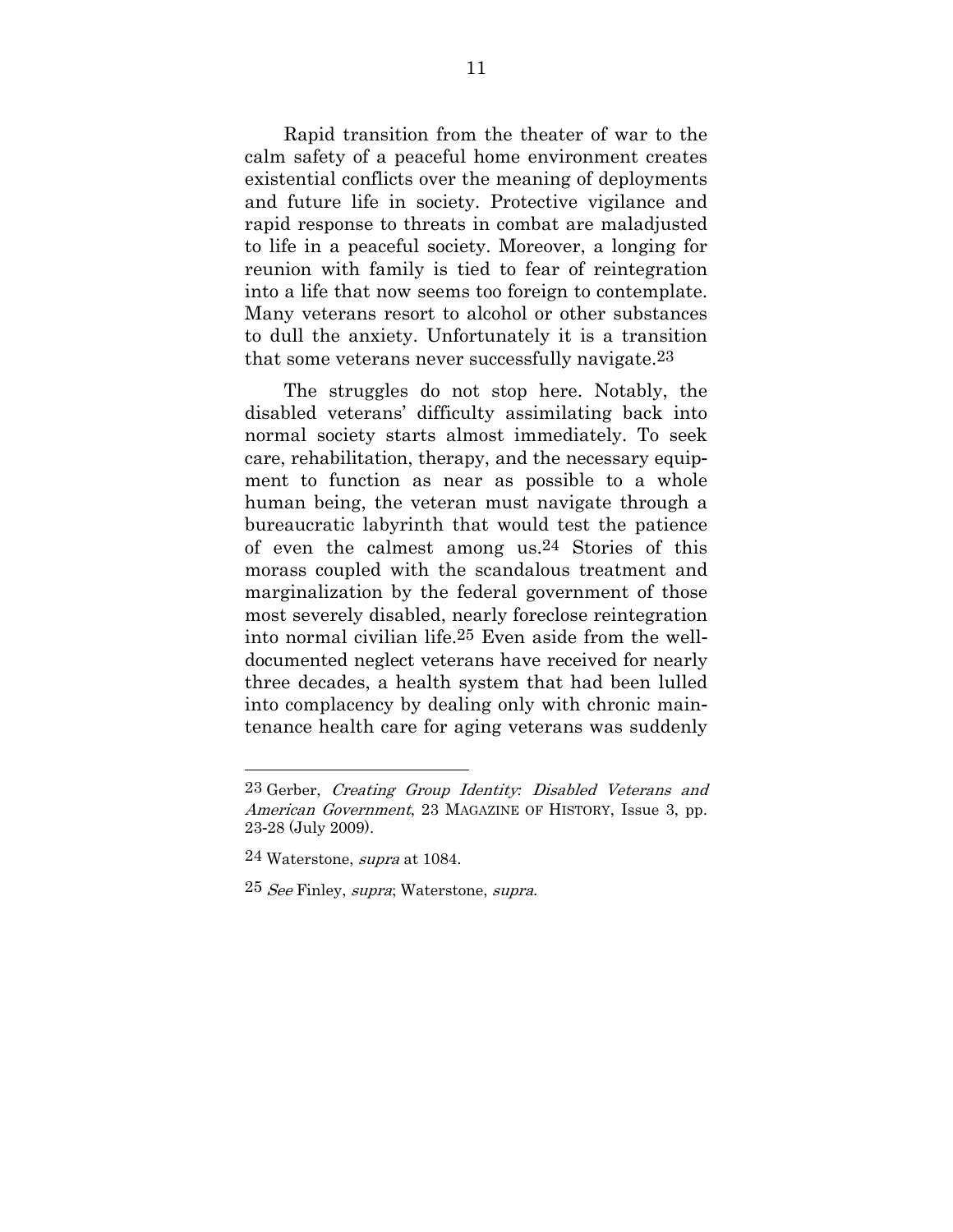flooded with new patients facing severe and widely varying physical and mental injuries.26

In addition to all of this consider the circumstances a disabled veteran suffering from PTSD confronts when faced with divorce. It is no secret that divorce numbers among returning veterans is high.27 As a rule, state court judges, friend of the court agencies, and opposing lawyers seeking to divide the marital estate and award custody and control of minor children favor the more stable (both physically and mentally) of the two parties. This cold analysis results in the inevitability that the veteran suffering from such conditions will be further alienated.

Then, consider that the 70 percent rating in greater than half of the disabled veterans returning from the last 30 years of the war often prevents them from working a full-time job. Even if they are not physically disabled, those with PTSS and PTSD are still highly prone to being unemployable.28

Ultimately, a state court with ostensible authority to divide (either directly or indirectly) the veteran's disability benefits and award them to a former spouse is taking that veteran's only source of income. This,

<u>.</u>

28 Finley, supra.

<sup>26</sup> Finley, *supra.* 

<sup>27</sup> DeBaun, The Effects of Combat Exposure on the Military Divorce Rate, Naval Postgraduate School, California (March 2012) (finding divorce rates since at least 2001 divorce rates among all branches of service had increase (with a greater percentage of those veterans being women) and concluding combat exposure (weapons usage and casualty experience) had an even greater effect on the increasing percentages)).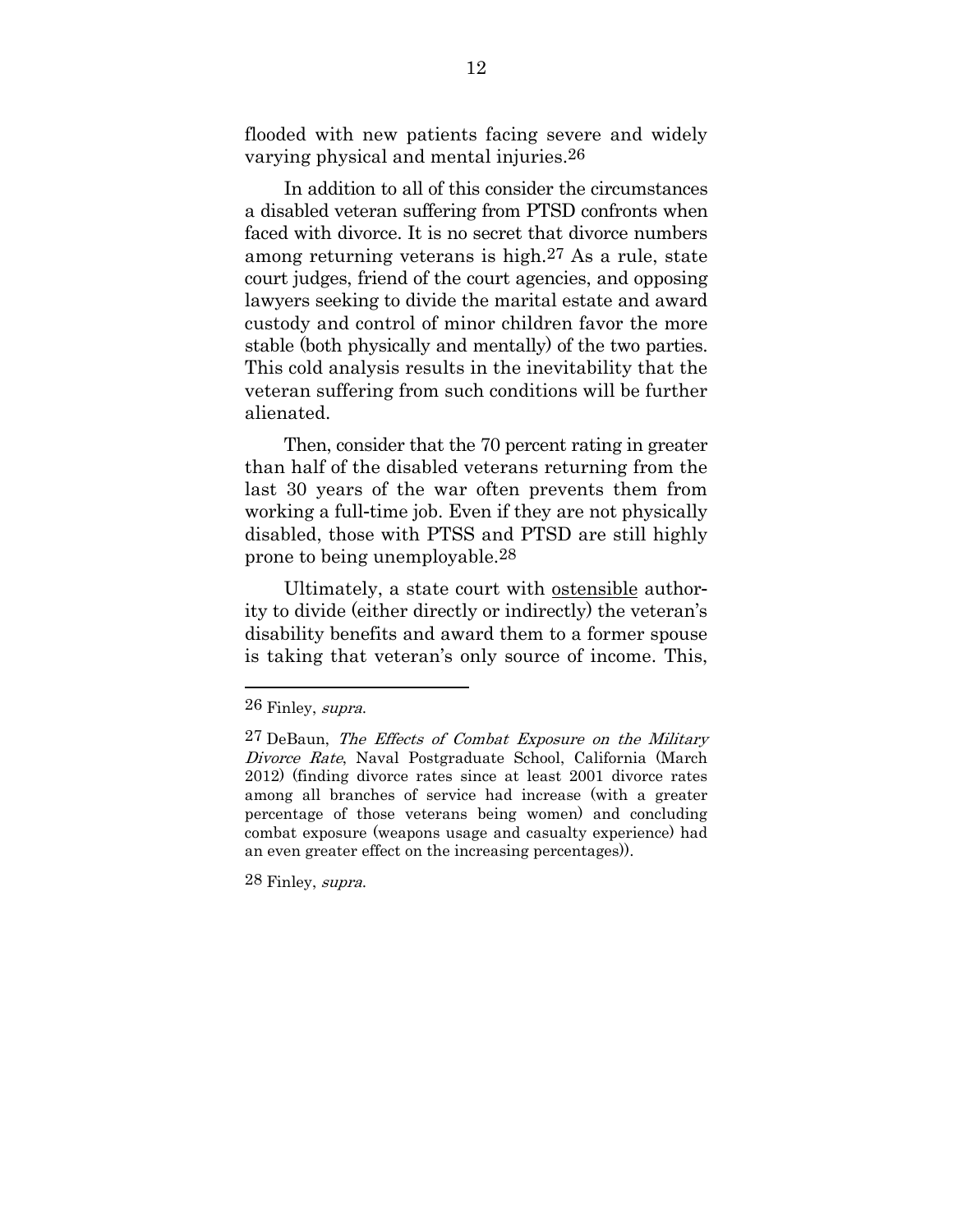despite the fact Congress designates these funds for the exclusive use and benefit of the veteran,29 and has made a legislative determination in both the awarding of such benefits and in the disability rating upon which they are based, the latter of which is supposed to explicitly supplement the veterans' inability to compete or otherwise perform in the regular civilian job market.30

Veterans who suffer from service-connected disabilities are entitled to receive separate disability benefits.31 The VA calculates their amount based on a scale, expressed in percentages, reflecting "the average impairments of earning capacity resulting from such injuries in civil occupations."32

The result is a harsh reality. Despite the law, state courts are forcing veterans to use their nondisposable disability pay to supplement the loss to their former spouse because the veteran exercised his or her statutory right to waive disposable pay to

<u>.</u>

30 Eligibility for disability pay is based on having a permanent and stable disability rated at 30% or more by the Department of Defense (DOD). 10 U.S.C. § 1201(b)(3)(B); Kamarck, *supra*.

31 See, e.g., 38 U.S.C. §§ 1110 and 1131 and 10 U.S.C. § 1413a (the latter are the benefits at issue in Merrill v. Merrill, Case No. 15-1139).

32 38 U.S.C. § 1155. See also Kamarck, Military Retirement*:* Background and Recent Developments, Congressional Research Service (September 12, 2016), p. 9, available at https://www.fas. org/sgp/crs/misc/RL34751.pdf.

<sup>29</sup>  $\text{See } 38 \text{ U.S. C. }$  § 5301. This provision's absolute prohibition of legal process against servicemembers to force them to part with VA authorized and paid disability benefits admits of no exception in the context of marital property divisions.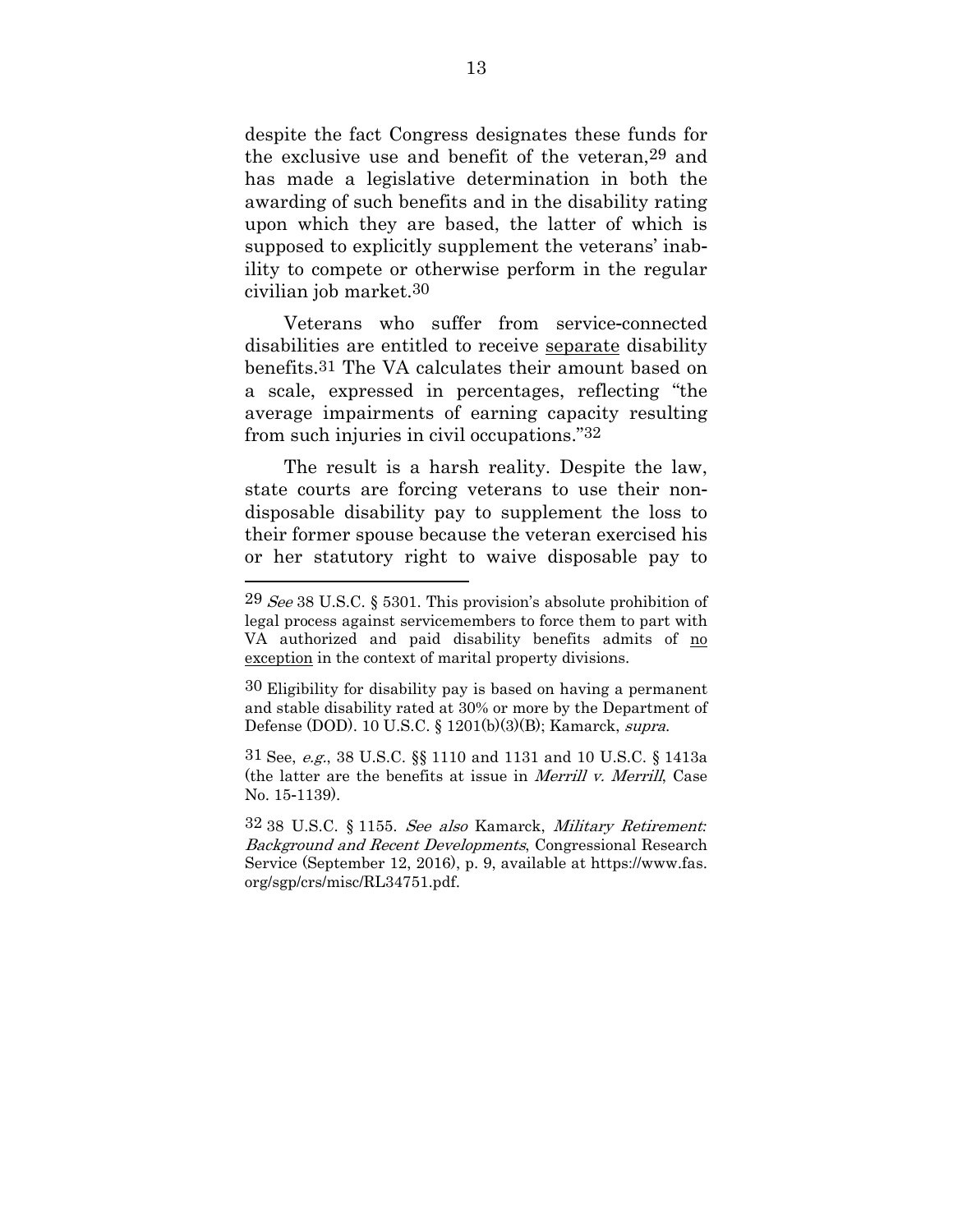receive non-disposable pay. The Arizona Supreme Court, as with those other state courts noted by Petitioner, have been allowed to directly affect the veterans' receipt of his retirement and disability pay by ordering offsetting awards upon a waiver of disposable retired pay. A soldier whose only source of income may be such disability benefits, who cannot work, and therefore cannot support himself or his family without these benefits, is now being forced to pay this money over to his or her former spouse without regard or concern for his or her circumstances.



#### THE LAW

Summary. This section of the brief explores the meaning of the Military Powers Clauses33 under Article I, § 8 of the Constitution, particularly, clauses 11 through 13, and connects these enumerated and federally reserved powers to the provision by Congress of veterans' benefits. The history of such benefit programs is also briefly addressed, as well as their purpose and intent. Finally, it is demonstrated that

<sup>33</sup> See Hartzman, Congressional Control of the Military in a Multilateral Context*:* A Constitutional Analysis of Congress's Power to Restrict the President's Authority to Place United States Armed Forces Under Foreign Commanders in United Nations Peace Operations, 162 MIL. L. REV. 50, 54 (1999) (stating while cases often refer to "war powers," when discussing military matters falling outside the domain of "war", it is analytically more accurate to speak in terms of "military powers," that is, the power to establish and maintain, govern and regulate, and use military forces, of which the "war power" is only one aspect.)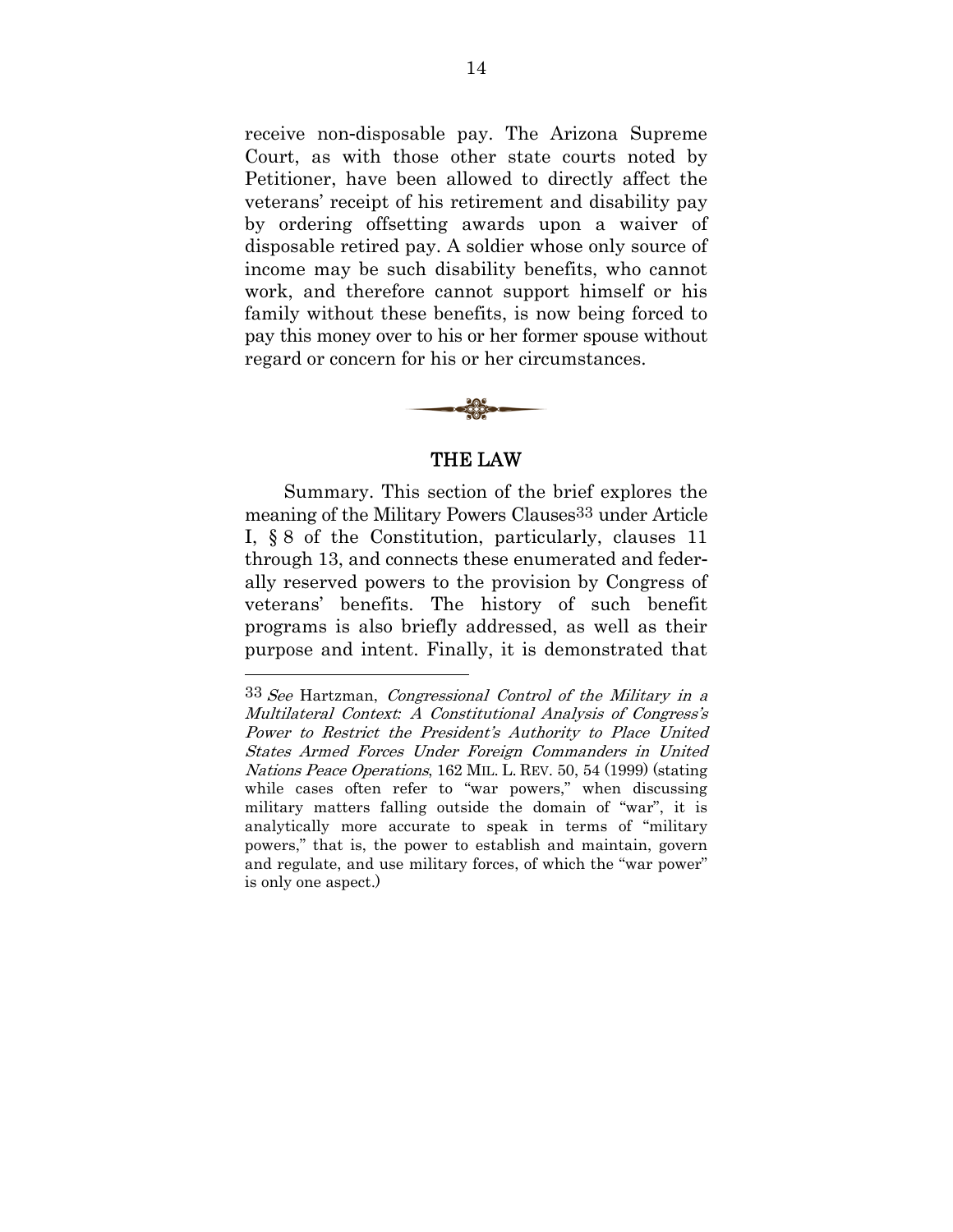in all areas where a state court order might come into conflict with these benefit authorizations, the constitutional mandate given to Congress prevails– state courts simply do not have authority to deviate from the strictures of these provisions.

In this latter regard, pre-*McCarty* preemption in this area was never abrogated by the USFSPA. State court judges and commentators who have carelessly stated this have ignored over a century of this Court's jurisprudence on the subject. In addition to being morally unsupportable, providing carte blanche to state courts to dispose of veterans' benefits in this matter is legally unsustainable. A careful and measured examination of this Court's cases addressing the disposition of these benefits and the constitutional framework within which they exist evidences but this singular conclusion.

An historical overview. Veterans' benefits legislation (and therefore recognition of such benefits) preceded other social welfare measures in the United States by more than a century and have continued unabated.34 The First Congress in 1776 provided for monthly payments up to half pay for officers, soldiers and seaman disabled in the line of duty.35

In 1789, under the new Constitution, Congress provided for continuance of these payments to disabled veterans for service-connected disabilities incurred in

<sup>34</sup> See Rombauer, Marital Status and Eligibility for Federal Statutory Income Benefits*:* A Historical Survey, 52 WASH. L. REV. 227, 228 (1977).

 $35$  *Id.* at 228-29, citing Resolution of August 26, 1 J. OF CONG. 454 (1776).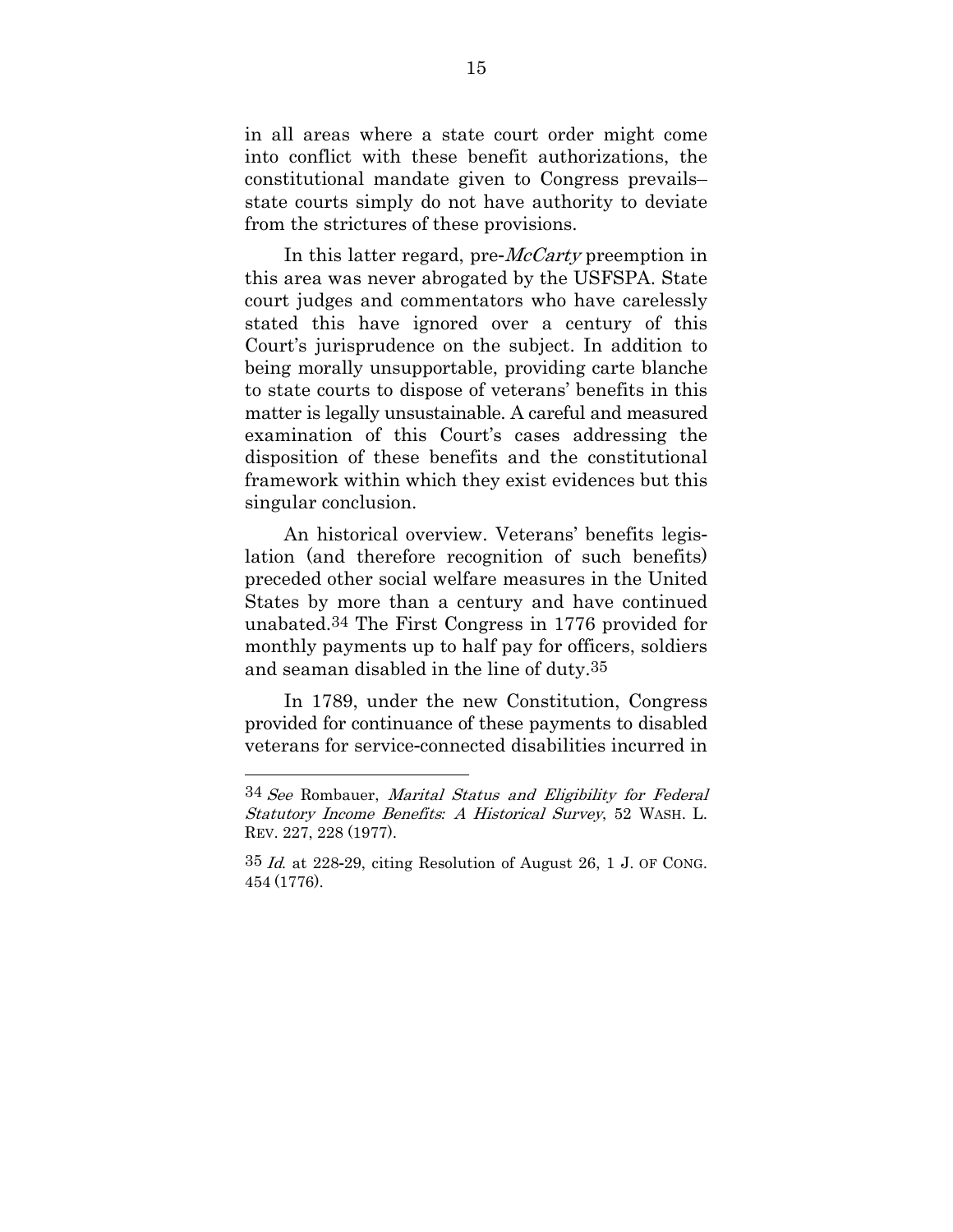the Revolutionary War.36 "Monthly payments to veterans for service-connected disabilities have since been provided for veterans of all our country's wars and conflicts as well as for veterans with peacetime service."37

Service-related retirement and pension benefits without regard to disability or service-related impairments were later recognized in 1818.38 Thus began the tradition of providing for veterans, and their survivors, for length of service and need, old-age, or non-service-related disability, or death.39

The constitutional framework. The Constitution provides "[a]ll legislative powers herein granted shall be vested in a Congress . . . ." U.S. Const., Art. I, § 1. Congress is vested with "large discretion as to the means that may be employed in executing a given power." Lottery Case, 188 U.S. 321, 355 (1903).

These "granted" or "enumerated" powers "by definition . . . are not powers that the Constitution 'reserved to the States'", and in fact, the Tenth Amendment 'expressly disclaims any reservation of that power to the States.'" U.S. v. Comstock, 560 U.S. 126, 144 (2010), quoting New York v. United States, 505 U.S. 144, 155 (1992).

Where Congress passes legislation within its enumerated powers under the Constitution this Court

39 Rombauer, supra.

<sup>36</sup> Act of Sept. 29, 1789, ch. 24, 1 Stat. 95.

<sup>37</sup> Rombauer, supra at 229.

<sup>38</sup> Act of Mar. 18, 1818, ch. 19, § 1, 3 Stat. 410.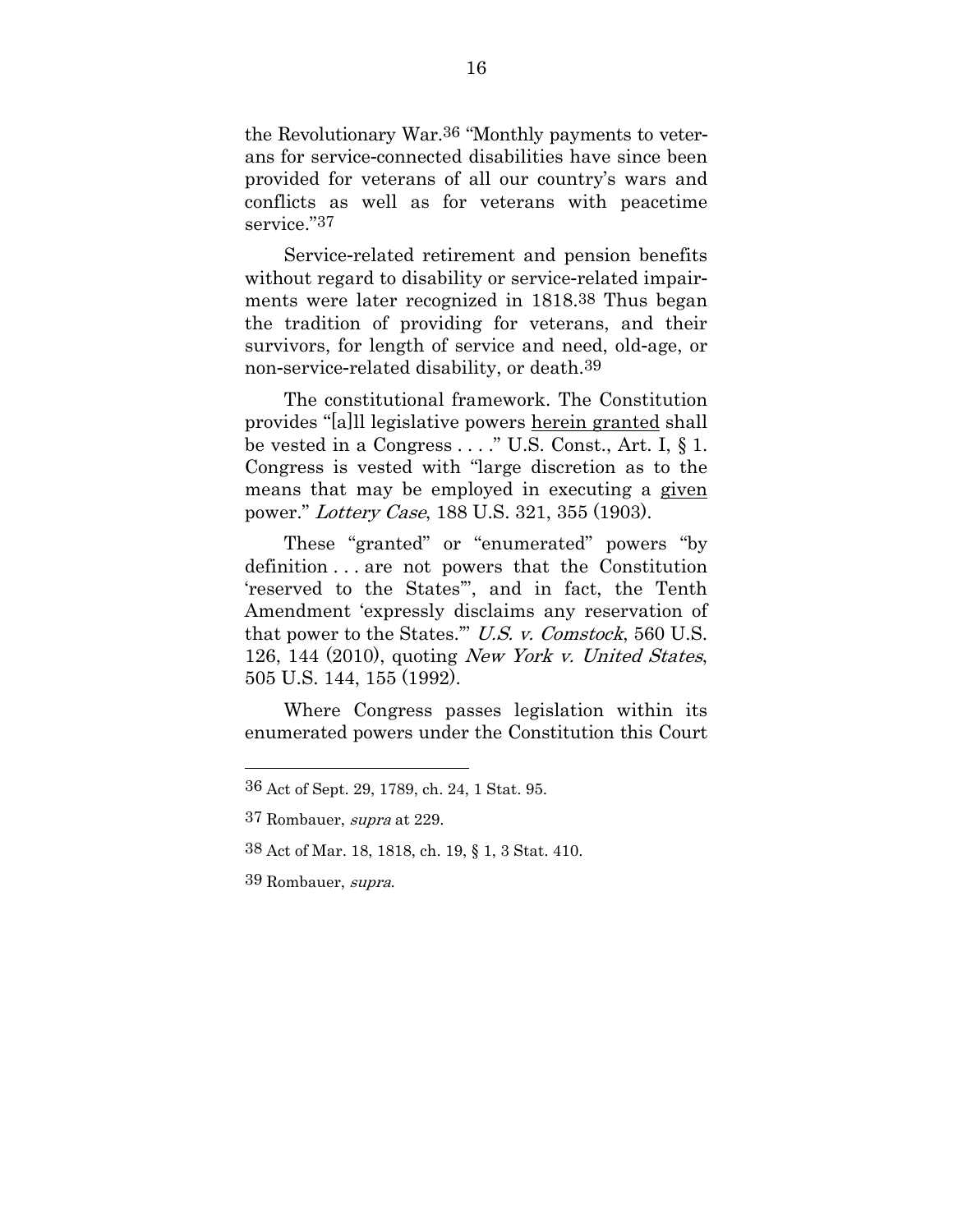is concerned only "with the bounds of legal power and not with the bounds of wisdom in its exercise by Congress." Polish Nat. Alliance of United States v. NLRB, 322 U.S. 643, 650 (1944).

In the very context of Congress' power to both grant, and to divide, veterans' retirement and disability benefits under the various federal veterans' benefits statutes and, particularly, the USFSPA, this Court echoed the aforementioned principle in Mansell. Mansell, 490 U.S. at 490 U.S. at 588-592, stating "Congress is not required to build a record in the legislative history to defend its policy choices."

The Military Powers Clauses. Among the enumerated powers given to Congress in Article I are the Military Powers Clauses, clauses 11 through 13, inter alia.40

"[I]t is the primary business of armies and navies to fight or be ready to fight wars should the occasion arise." Toth v. Quarles, 350 U.S. 11, 17 (1955). See also Orloff v. Willoughby, 345 U.S. 83 (1953). This responsibility rests exclusively with Congress and the President. Rostker v. Goldberg, 453 U.S. 57, 70-71 (1981).

Congress' power in this area "is broad and sweeping." United States v. O'Brien, 391 U.S. 367, 377 (1968). No state authority will be assumed in general matters of the common defense, unless Congress itself cedes such authority, or exceeds its constitutional limitations in exercising it. Rumsfeld

 $40$  "The Congress shall have the power... [t] o raise and support Armies . . . ; [t]o provide and maintain a Navy;" and "[t]o make Rules for the Government and Regulation of the land and naval forces."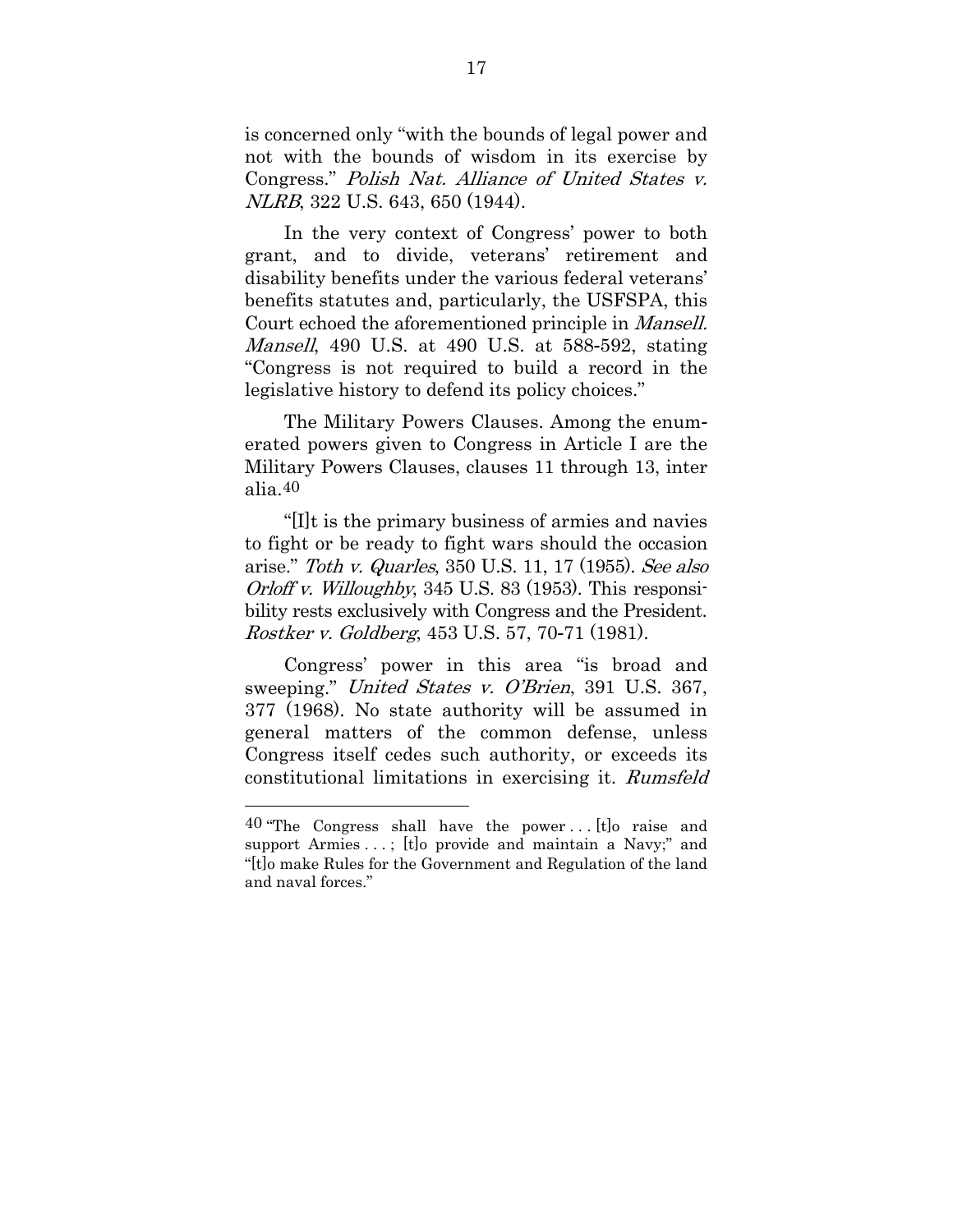v. Forum for Acad. & Inst'l Rights, Inc., 547 U.S. 47, 58 (2006).

Exercise by Congress of the Military Powers has been upheld against state authority in a variety of contexts. The Military Powers Clauses have been held to vest Congress with authority to pass legislation providing veterans with a multitude of direct benefits, including wages, bonuses, education, retirement, disability and special compensation, as well as indirect benefits or protections, such as from federal or state taxation, employment discrimination,41 and financial harassment and hardship.

Such legislation is within Congress' power to raise and support armies under Article I, § 8, of Constitution. Johnson v. Robison, 415 U.S. 361 (1974). Thus, retirement programs are enacted pursuant to Congress' power to raise and maintain armies and the navy and where a state statute conflicts with a federal statute implementing such a program, federal legislation must prevail. Cantwell v. County of San Mateo, 631 F.2d 631 (1980), cert. den. 450 U.S. 998  $(1981)$ 

As they relate to this case, the Military Powers Clauses serve as Congress' enumerated power to provide veterans with retirement and disability benefits. The Supreme Court has repeatedly and

<sup>41 38</sup> U.S.C. § 4301. The Uniformed Services Employment and Reemployment Rights Act (USERRA) was passed to incentivize non-career military service in the active duty and reserve components. See also Harner, The Soldier and the State, supra at 93 (tracing Congressional efforts in this regard since the 1940's and explaining Congressional authority to do this under the War Powers Clauses).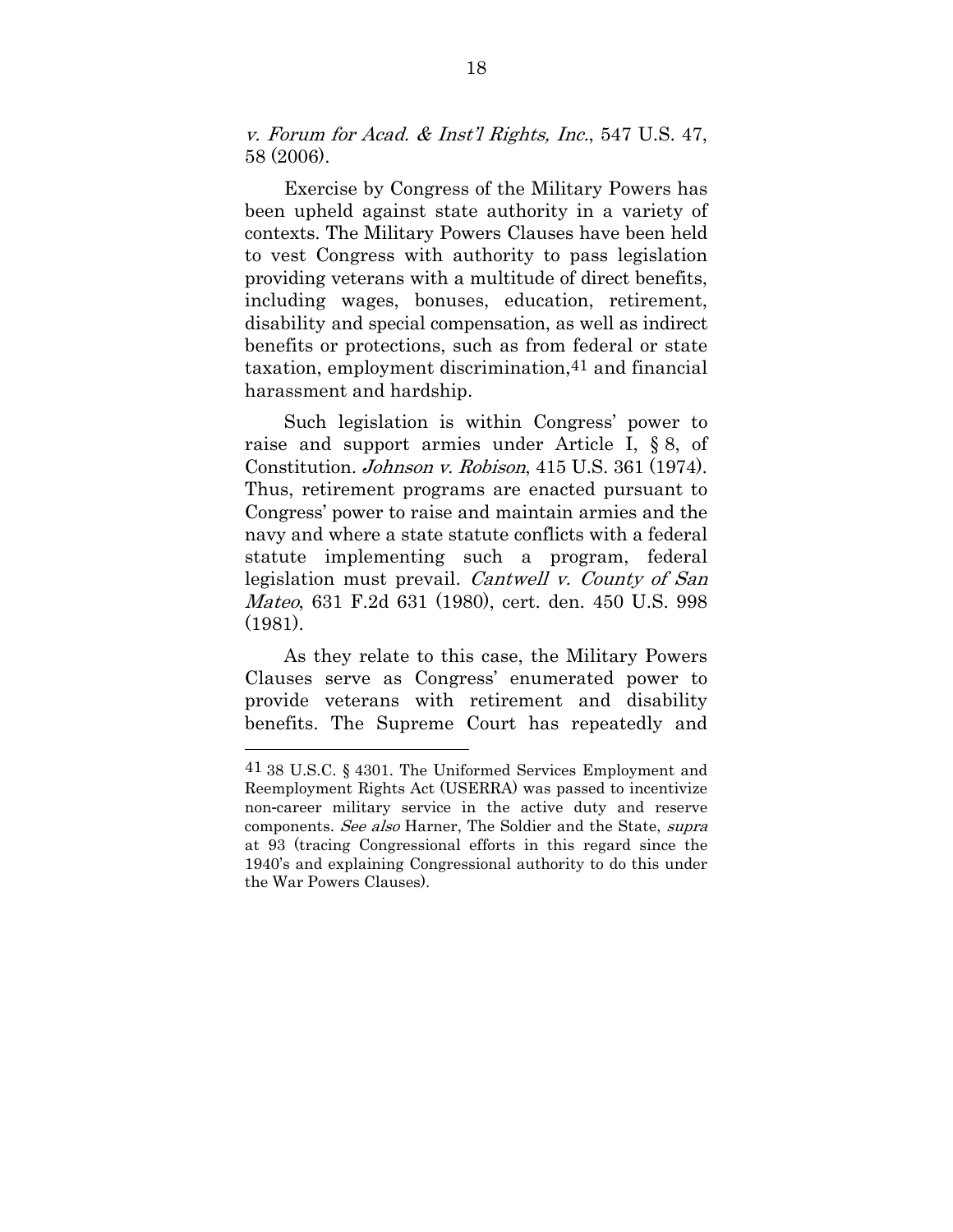consistently explained that Congressional power and authority under the Military Powers Clauses includes "enhancing military service and aiding the readjustment of military personnel to civilian life." Johnson, supra at 385. "Legislation to further these objectives is plainly within Congress' Art. I, § 8, power 'to raise and support Armies.'" Id. at 376.

Indeed, full power of legislation in these matters lies with Congress. Street v. United States, 133 U.S. 299, 307 (1890). See also Tarble's Case, 80 U.S. 397 (1872) (noting the constitutional allocation of powers in this realm gave rise to a presumption that federal control over the armed forces is exclusive). This presumption overrides any presumptions of implied state authority over matters of marital property divisions in state court divorce proceedings where such proceedings involved partition of veterans' retirement and disability benefits.

The Necessary and Proper Clause. Congress' Article I, § 8 "enumerated" powers under the Armed Forces Clauses to provide military veterans with these protections are shored up by the Necessary and Proper Clause. This clause "expresses clearly the thoughts that the life of the Nation and of the States and the liberties and welfare of their Citizens are to be preserved and that they are to have the protection of the armed forces raised and maintained by the United States with power in Congress to pass all necessary and proper laws to raise, maintain, and govern such forces." Dunne v. United States, 138 F.2d 137, 140 (8th Cir. 1943).

The Supremacy Clause. Finally, the Supremacy Clause leaves no doubt that all laws enacted by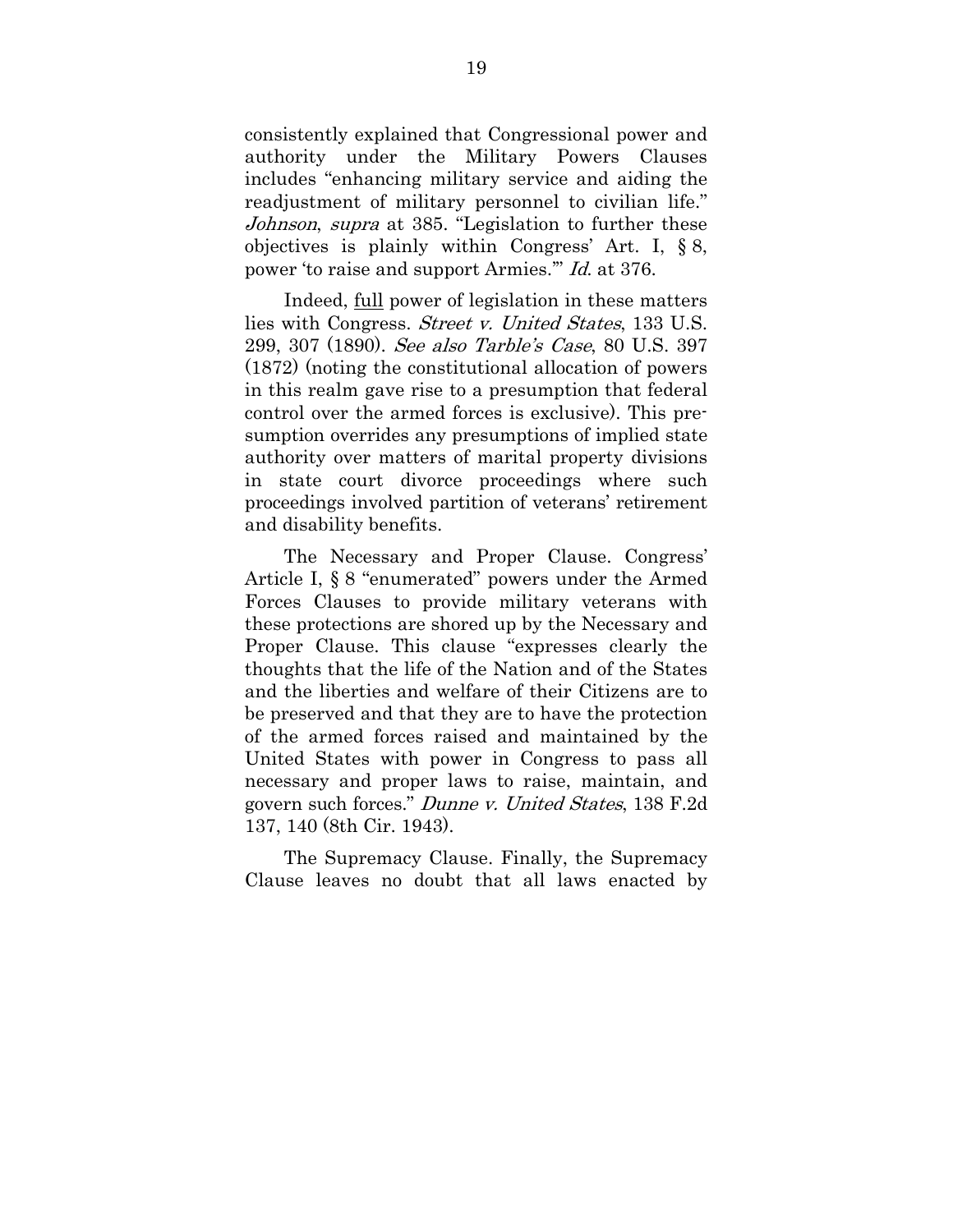Congress in the direct exercise of its Military Powers are the supreme law of the land and cannot be ignored or circumvented by state courts. Article VI, § 2. No state constitution, statute, or judicial decision can contravene the supremacy of Congress' authority in exercising its enumerated constitutional powers. Id.

The decisions of the state courts of last resort . . . are not conclusive upon the interpretation of the federal constitution. The supreme court of the United States is, however, the final expositor and arbiter of all disputed questions touching the scope and meaning of that sacred instrument, and its decisions thereon are binding upon all courts, both state and federal.

Mugler v. Kansas, 123 U.S. 623 (1887).

Therefore, any state judicial decision, "however clearly within a State's acknowledged power, which interferes with or is contrary to federal law, must yield." Gibbons v. Ogden, 9 Wheat. 1 (1824) (emphasis added).

This Court has stated this principle "is but a necessary consequence of the Supremacy Clause."  $Ridgway$  v.  $Ridgway$ , 454 U.S. 46, 55 (1981) (citing McCarty, supra and Hisquierdo v. Hisquierdo, 439 U.S. 572 (1979) and stating "a state divorce decree, like other law governing the economic aspects of domestic relations, must give way to clearly conflicting federal enactments." Therefore, "[t]he relative importance to the State of its own law is not material when there is a conflict with a valid federal law, for the Framers of the Constitution provided that federal law must prevail." Ridgway, supra at 54-55 (emphasis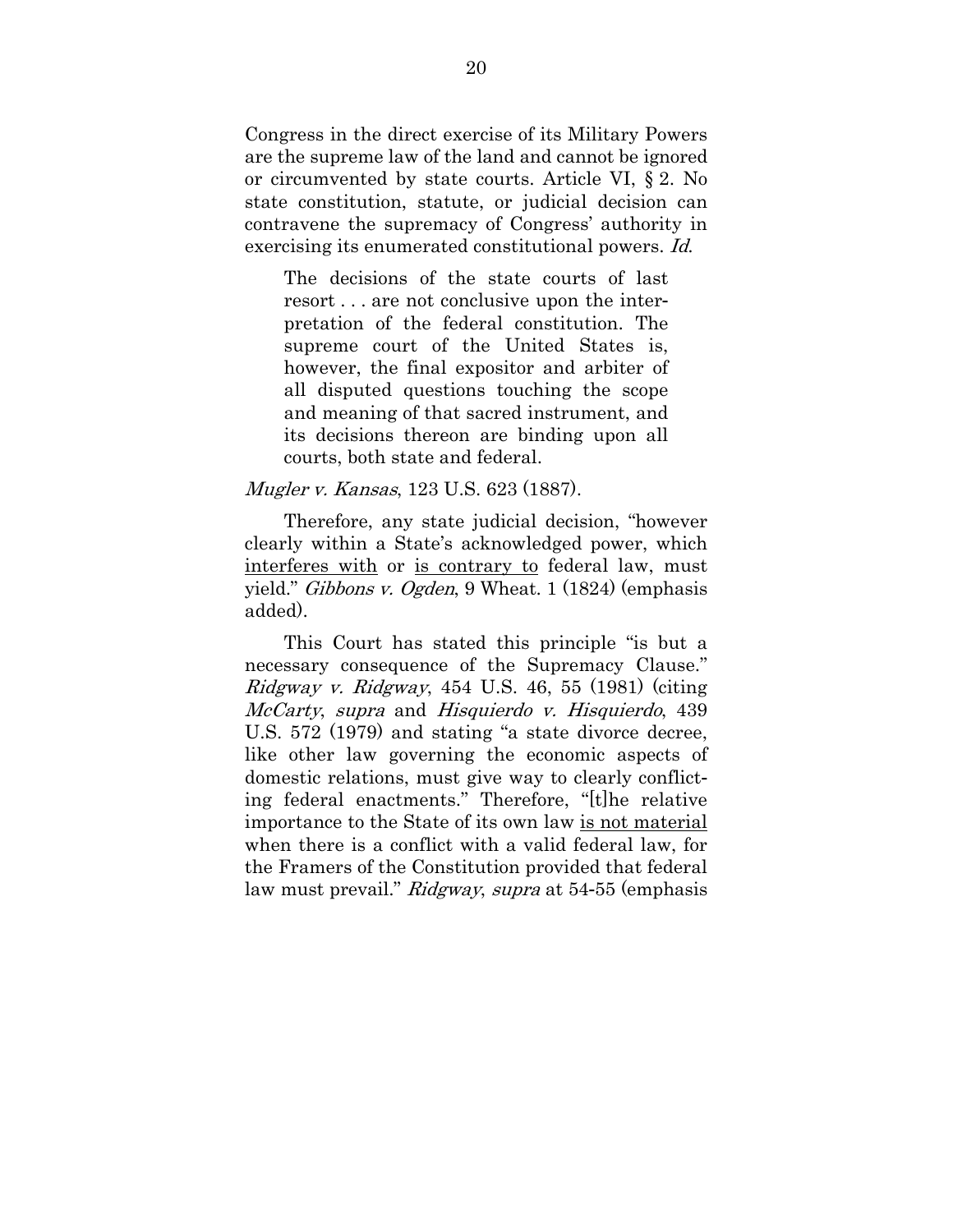added), citing Free v. Bland, 369 U.S. 663, 666 (1962) and *Gibbons v. Ogden*, 9 Wheat 1 (1824).

Exercise by Congress of its enumerated Military Powers is plenary and exclusive of the States' authority. As this Court stated in Tarble's Case, 80 U.S. 397, 408 (1871):

The execution of these powers falls within the line of [Congress'] duties; and its control over the subject is plenary and exclusive. It can determine, without question from any State authority, how the armies shall be raised, whether by voluntary enlistment or forced draft, the age at which the soldier shall be received, and the period for which he shall be taken, the compensation he shall be allowed, and the service to which he shall be assigned. And it can provide the rules for the government and regulation of the forces after they are raised, define what shall constitute military offences, and prescribe their punishment. No interference with the execution of this power of the National government in the formation, organization, and government of its armies by any State officials could be permitted without greatly impairing the efficiency, if it did not utterly destroy, this branch of the public service.

In re Tarble, 80 U.S. 397, 408 (1871).

In the very context of the exercise by Congress of its enumerated Military Powers in blocking a state court from imposing a "constructive trust" on federal statutory life insurance benefits for a military member's spouse, this Court has stated to the extent a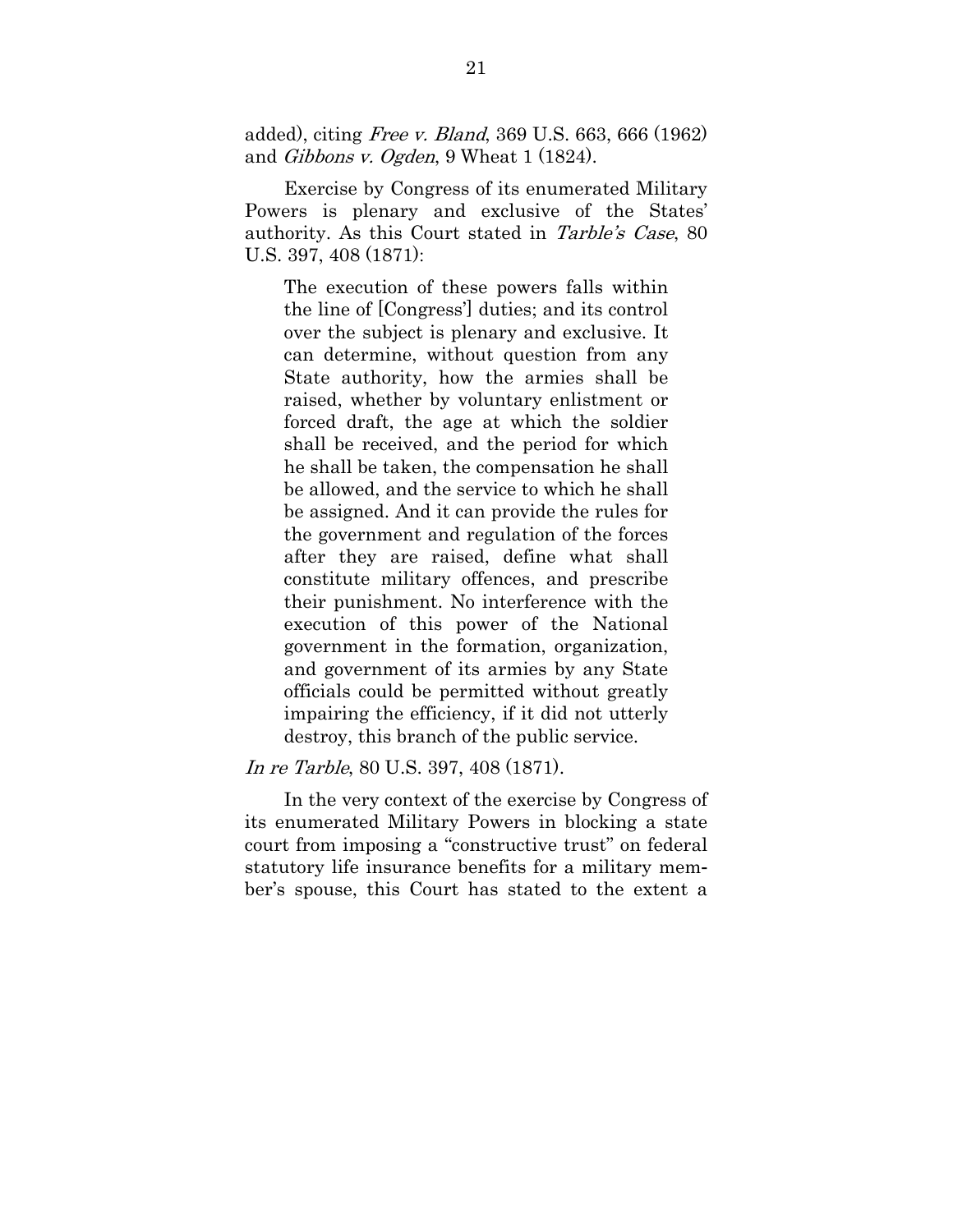state court "fails to honor federal rights and duties", it will not hesitate to protect under the Supremacy Clause, rights and expectancies established by federal law against the operation of state law, or to prevent the frustration and erosion of the congressional policy embodied in these rights and expectancies." Ridgway, supra at 54 (emphasis added), citing McCarty, supra. Therefore, in every case where federal law controls, "state divorce decrees, like other law governing the economic aspects of domestic relations, must give way to clearly conflicting federal enactments." Id. at 55. "That principle is but the necessary consequence of the Supremacy Clause of our National Constitution."  $Id$ 

As one court stated of Congress' exercise of the Military Powers: "When the Federal government, in rewarding its soldiers, determines for itself how it will expend the Federal money, and declares that this money shall be protected against transfer or diminution from any quarter, its power under the express terms of the U.S. constitution is exclusive." Atlanta v. Stokes, 175 Ga. 201, 212 (1932) (emphasis added). In describing the supremacy of statutes enacted by Congress under the Military Powers clauses, this Court continued:

Congress had the supreme right to say (without let or hindrance of any kind from any quarter) upon what terms it would reward faithful service in time of war as an instrument for the continuance of like faithful service if the need of the future should demand . . . . To maintain the power to wage war, it is as much essential to the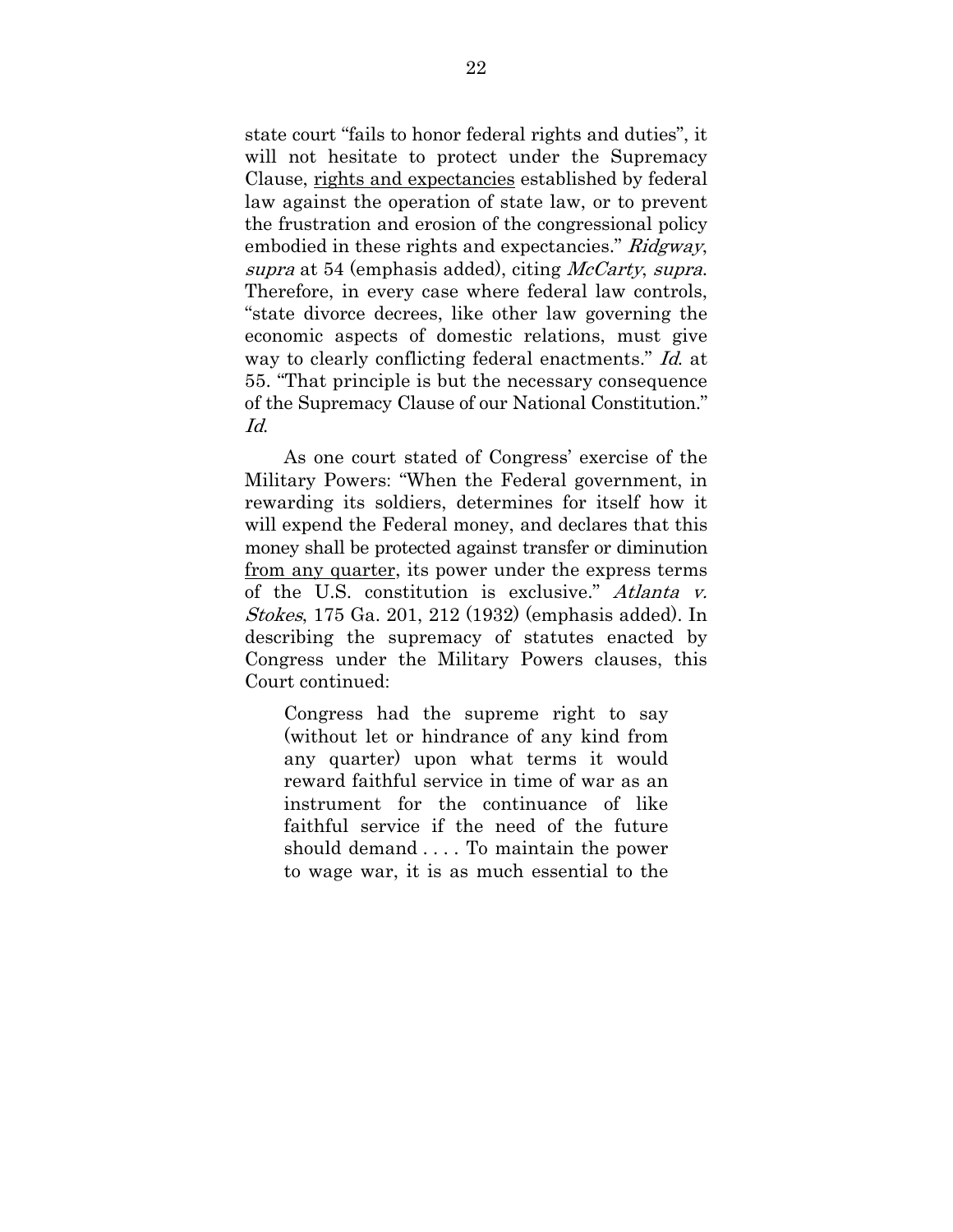morale of the troops of a government that those who face death upon the field of Mars should have the right to anticipate rewards in the future (especially if they have been victorious) as to expect that they will receive the monthly compensation for service, which must be meager indeed in instances when their lives are actually exposed to danger. It seems strange, in view of the long line of decisions on this subject, that any one can suppose, even though the power of a State to tax generally is supreme, that power may be used to hamper, hinder, annoy, harass, and impede the Federal government in the exercise of its unlimited power to carry on war . . . .

Id. at 204-205 (emphasis added).

<u>.</u>

Deference to Congress' enumerated Military Powers is at its "apogee" when interpreting statutes passed thereunder. Rostker v. Goldberg, 453 U.S. 57, 70 (1981). The Constitution granted the judiciary "no influence over either the sword or the purse."42 Thus, courts have long recognized that Congressional acts under the authority of the Military Powers Clauses are "qualitatively different" than those passed pursuant to its other powers.43 These emoluments of service

 $42$  O'Connor, The Origins and Application of the Military Deference Doctrine, 35 GA. L. REV. 161, 166-67 (2000), quoting Hamilton, THE FEDERALIST, No. 78 at 465 (Rossiter ed., 1961).

<sup>43</sup> Harner, The Soldier and the State*:* Whether Abrogation of State Sovereign Immunity in USERRA Enforcement Action is a Valid Exercise of the Congressional War Powers, 195 MIL. L. REV. 91, 112 (2008).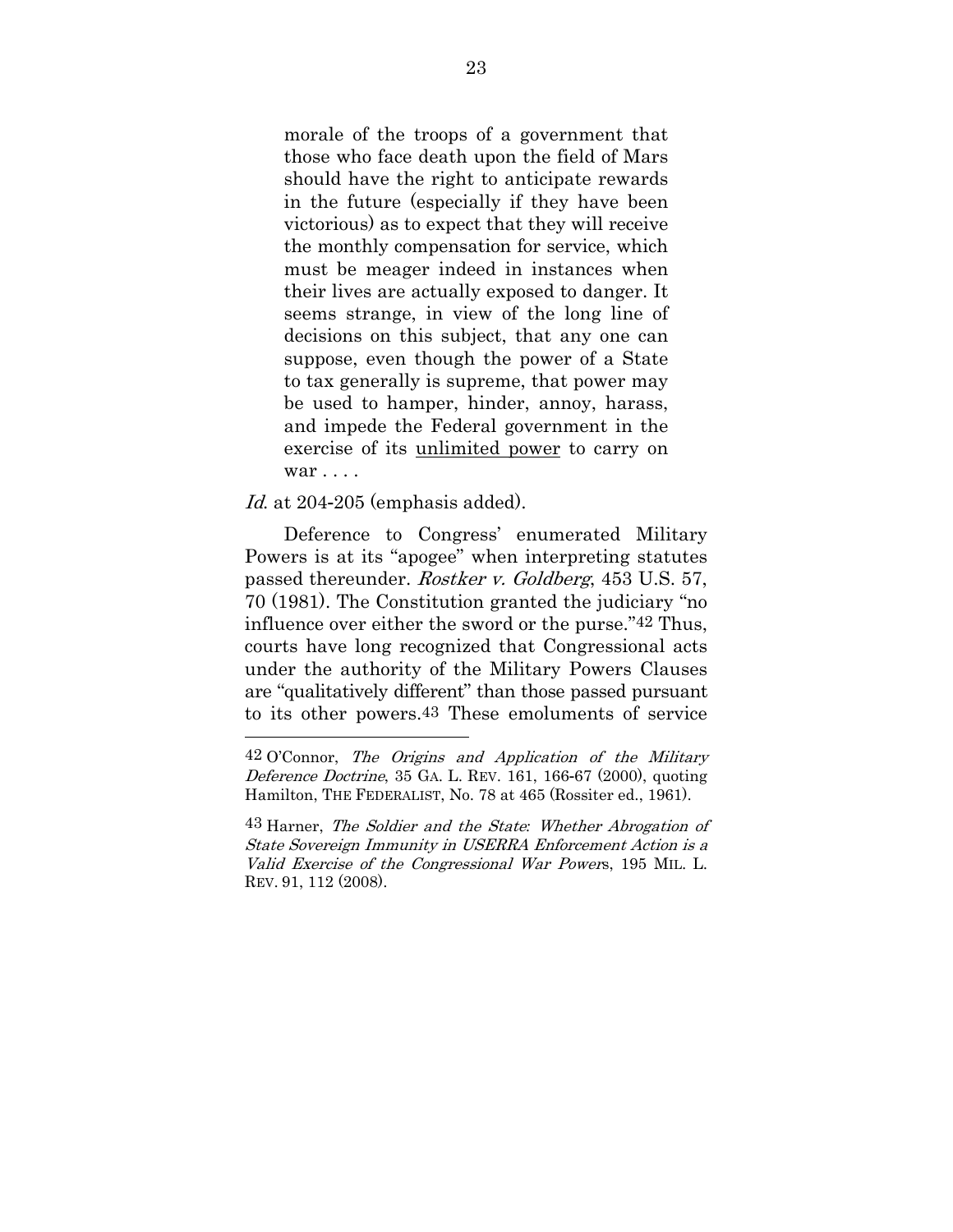are granted under a power regarded by this Court as nearly always superior to the rights of the states and its individual citizens.44

When Congress exercises such power, it is "complete to the extent of its exertion and dominant."45 First uttered in defense of the exercise by Congress of the War Powers over the institution of slavery, John Quincy Adams stated: "This power is tremendous; it is strictly constitutional; but it breaks down every barrier so anxiously erected for the protection of liberty, property and of life."46

Even where legislation in this sphere may raise constitutional issues Congress has been given great latitude. Parker v. Levy, 417 U.S. 733 (1974).

This of course includes barriers erected by state courts dispossessing the veterans of funds that were specifically authorized and provided for under these Military Powers. See McCarty, supra; Mansell, supra; Hisquierdo, supra. Therefore, in the premises of Congressional authority over matters relating to the armed forces, the Constitution leaves no discretion to the states.

-

<sup>44</sup> Id., citing Tarble's Case, 80 U.S. 397, 401-402 (1872) (state courts have no authority to release soldiers from active duty).

 $45$  *Id.* at 146.

<sup>46</sup> Reed, et al., *Modern Eloquence*, POLITICAL ORATORY (vol. IX, 1903), p. 17 (taken from speech of the Hon. J.Q. Adams in the House of Representatives, on the State of the Union, May 25, 1836).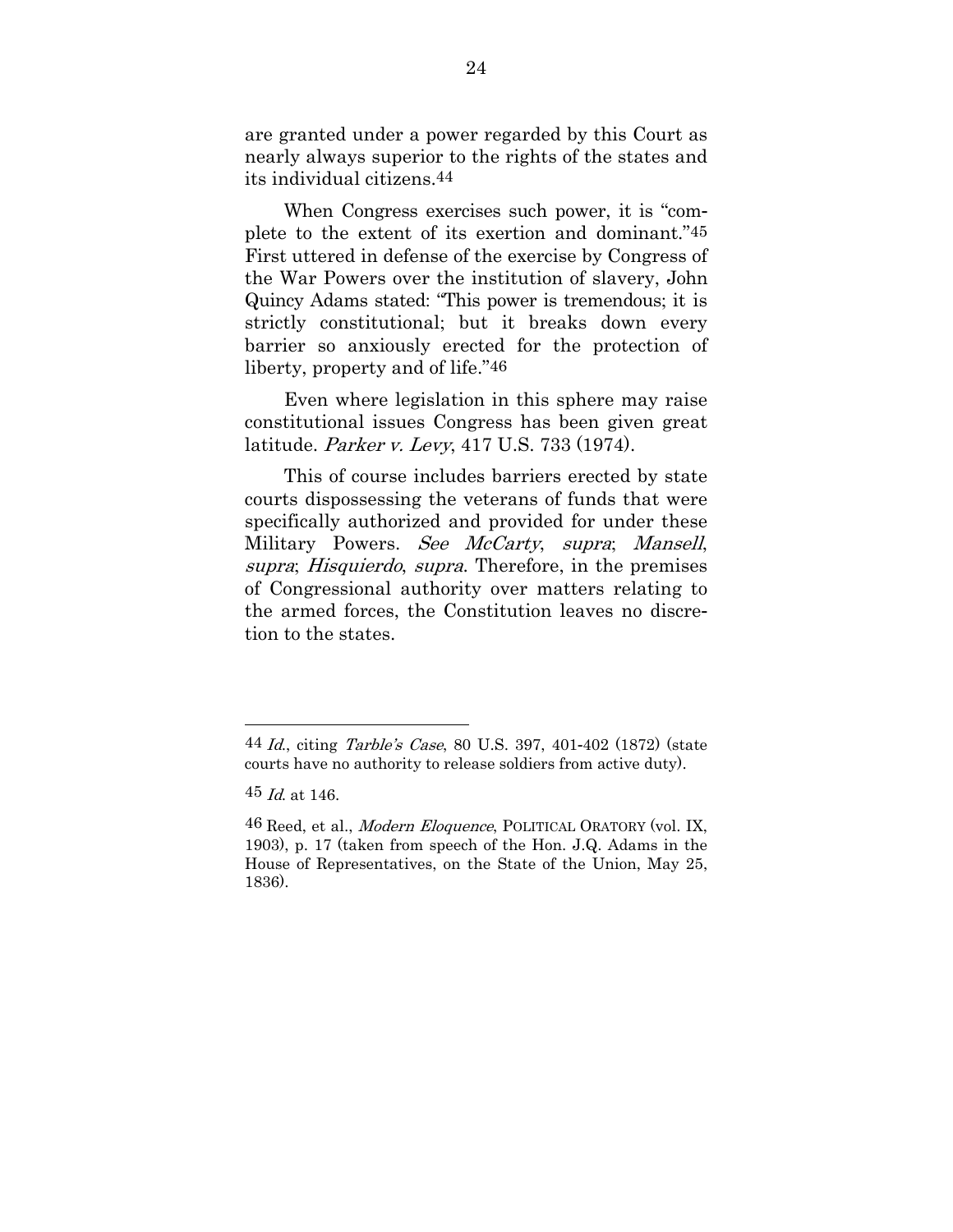

#### ARGUMENT

Amici has provided the Court with the background and plight of disabled veterans facing reintegration into society and the negative effects of state court orders dispossessing them of what is often their only source of income and sustenance. Amici has also sought to demonstrate Congress possesses plenary authority to make laws under its Article I Military Powers, and this includes legislation providing veterans with a wide-range of financial benefits and protections, including the retirement and disability benefits at issue in this case, and in the functionally identical case of Merrill v. Merrill, Case No. 15-1139.

As Petitioner concludes, federal law preempts state law over these benefits. The USFSPA's singular exception allows state courts to exercise authority over only "disposable" retired pay. See 10 U.S.C.  $§ 1408(a)(4)(B)$  and (c)(1). "Where Congress explicitly enumerates certain exceptions to a general prohibition, additional exceptions are not to be implied, in the absence of evidence of a contrary legislative intent." Andrus v. Glover Constr. Co., 446 U.S. 608, 616–617 (1980). This principle nullifies any attempt by state courts to order division of any other non-disposable benefits not included with the only exception to preexisting pre-emption–that portion of disposable retired pay that may be divided.

While state courts have continued to assert authority over these benefits when considering marital property settlements in divorce proceedings in the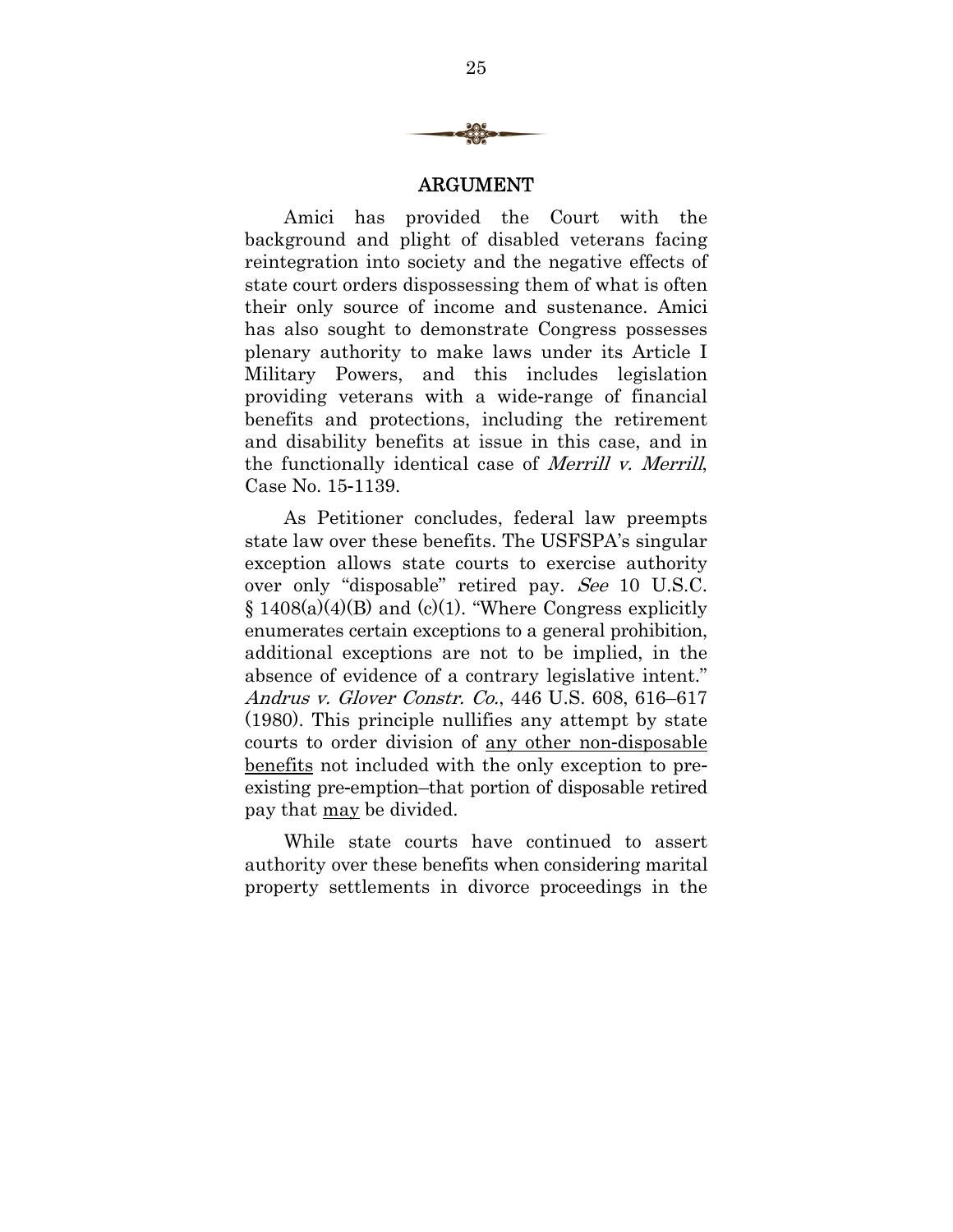decades that followed passage of the USFSPA, this Court's decision in Mansell properly recognized that federal preemption had preceded *McCarty*, and continued to prevail, but for that limited exception in the USFSPA. Mansell, supra at 589-92.

McCarty and Mansell simply confirmed over a century of federal preemption over state authority of its domestic law with respect to veterans' benefits in the division of marital property upon divorce. In McCarty, this Court reasoned regardless of how a state court characterized such benefits  $(e.g., a)$  as earnings deferred during the marriage and therefore ostensibly part of the marital estate), all military retirement and disability benefits were off limits to state courts. The Court explained simply that application of state marital property law conflicts with the federal military retirement scheme. *McCarty, supra* at 223 and n. 16. Thus, Congress' authority to provide veterans with these benefits preempted state court authority to distribute them in a manner other than as directed by Congress.

Mansell's straightforward interpretation of the USFSPA acknowledged the continuing vitality of federal preemption. The Mansell Court ruled (1) McCarty had not been abrogated by the USFSPA, Mansell, supra 490 U.S. at 588-592; (2) the USFSPA applied directly to prohibit state courts from dividing retired pay waived to receive disability pay, *id.* at 589-90; and (3) state courts could not do "indirectly" what they could not do directly–they are prohibited to "treat" or "consider" all non-disposable benefits in the distribution of the marital estate. Id.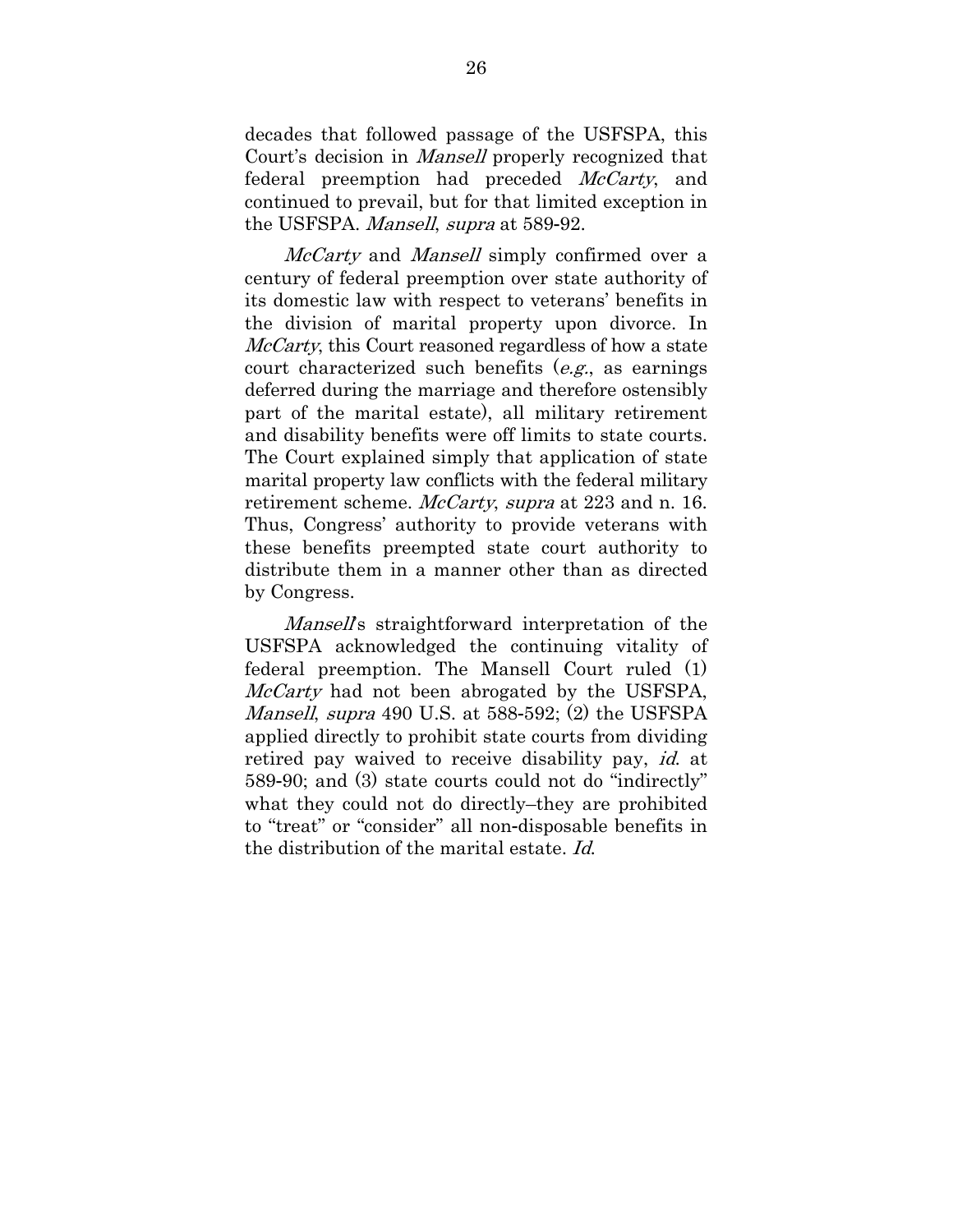However, as evidenced by the state court's disposition of this case and Merrill v. Merrill, Case No. 15-1139, as well as countless other state court cases throughout the country, nearly another three decades (the worst three decades for returning wounded and disabled veterans), have passed in which states continue to blatantly ignore Congress' absolute authority over these benefits, and, in doing so, disregard the plight of their designated beneficiaries–the retired and disabled veteran.

In the years following passage of the USFSPA, misinformed or uninterested state courts developed the illusion that, pre-*McCarty*, they had been given some historical right to treat veterans' retirement and disability pay as part of the marital estate. The state courts that advance this uninformed rationale cite to state court cases between the mid-1960's and the 1981 decision in *McCarty*.

Of course, if one fails to appreciate these decisions were themselves an unauthorized renouncement of the historically established jurisprudence, which had existed at least since United States v. Tyler, 105 U.S. 244 (1882), then they can be blindly cited for the proposition. However, these cases cannot erase the history of Congress' preemptive authority over distribution and disposition of veterans' benefits. This Court has itself recognized the "imposing number of cases" in which this principle has prevailed, including those involving divorce and distribution of marital property. Rostker, supra at 70, citing Tyler, supra and McCarty, supra. See also Ridgway, supra.

There simply was no "abrogation" of *McCarty* in the USFSPA, and there was no preexisting state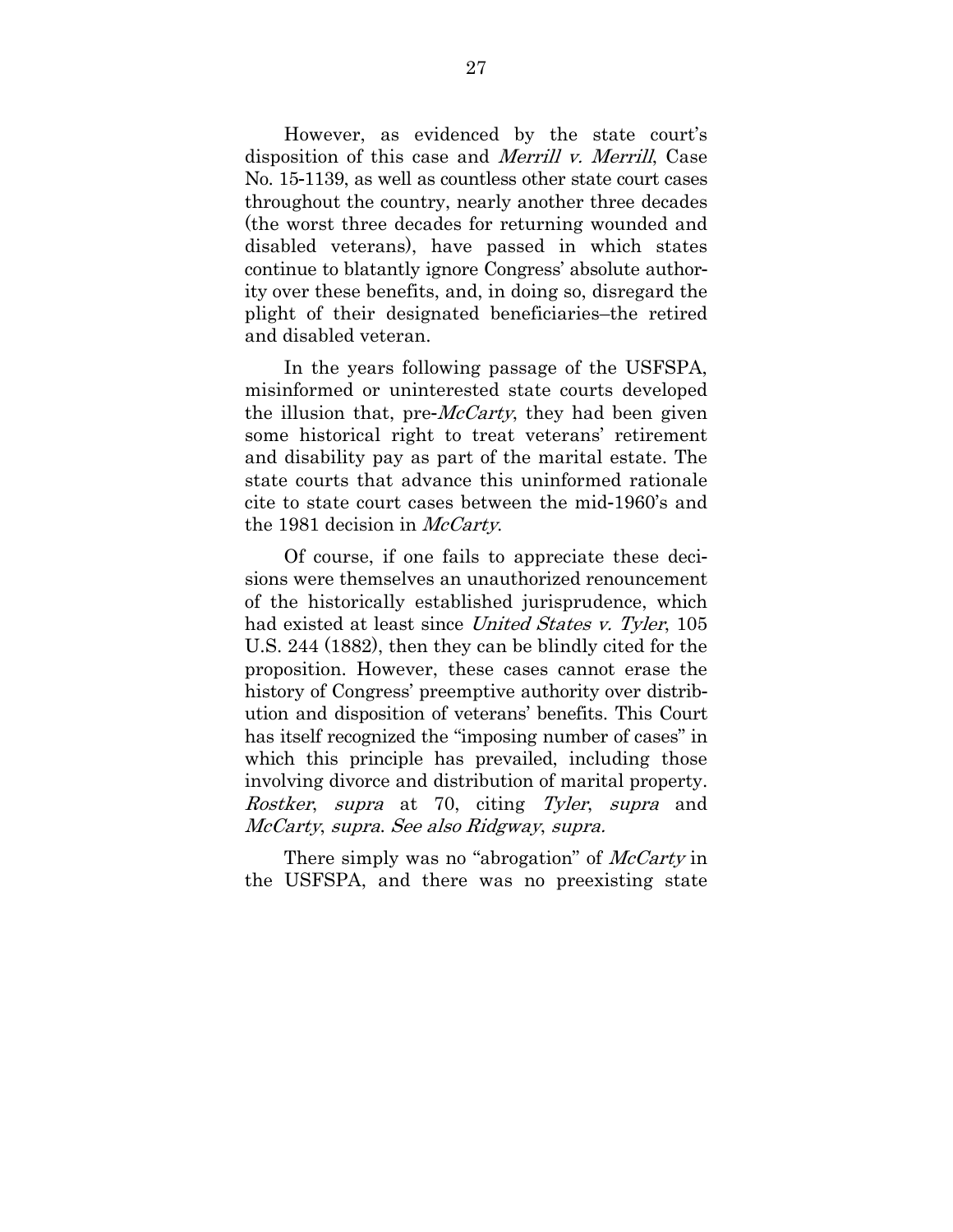authority over treatment of military benefits in matters of domestic law. It is a fiction. And, as the Court stated in Rostker, supra at 68-69, the absolute preemption of federal law in the area of military powers admits of no "facile degrees" of judicial deference. It would be "blinking reality" to conclude otherwise. Id.

Second, *McCarty* is not some jurisprudential island that mystically appeared after some seismic event in the field of law on the subject. That Congress had these plenary powers, and that the funds, benefits, and measures derived therefrom were for the exclusive use of the veterans in furtherance of Congress' Military Powers had been settled for years prior to *McCarty*. Remarkably, state courts continued to propagate this illusion even after *Mansell*.

Marital property is also different in a legal sense. The principles of "marital" or "community" property "rests upon something more than the moral obligation of supporting spouse and children: the business relationship of man and wife for their mutual monetary profit." Wissner v. Wissner, 338 U.S. 655, 660 (1950). The Court continued: "Venerable and worthy as this community is, it is not, we think, as likely to justify an exception to the congressional language as specific judicial recognition of particular needs, in the alimony and support cases." Id. Nonetheless, while less important to the states than alimony and child support, a marital property distribution is considerably more damaging to the longterm well-being of the veteran. Such awards ordinarily may not terminate upon a certain date or upon a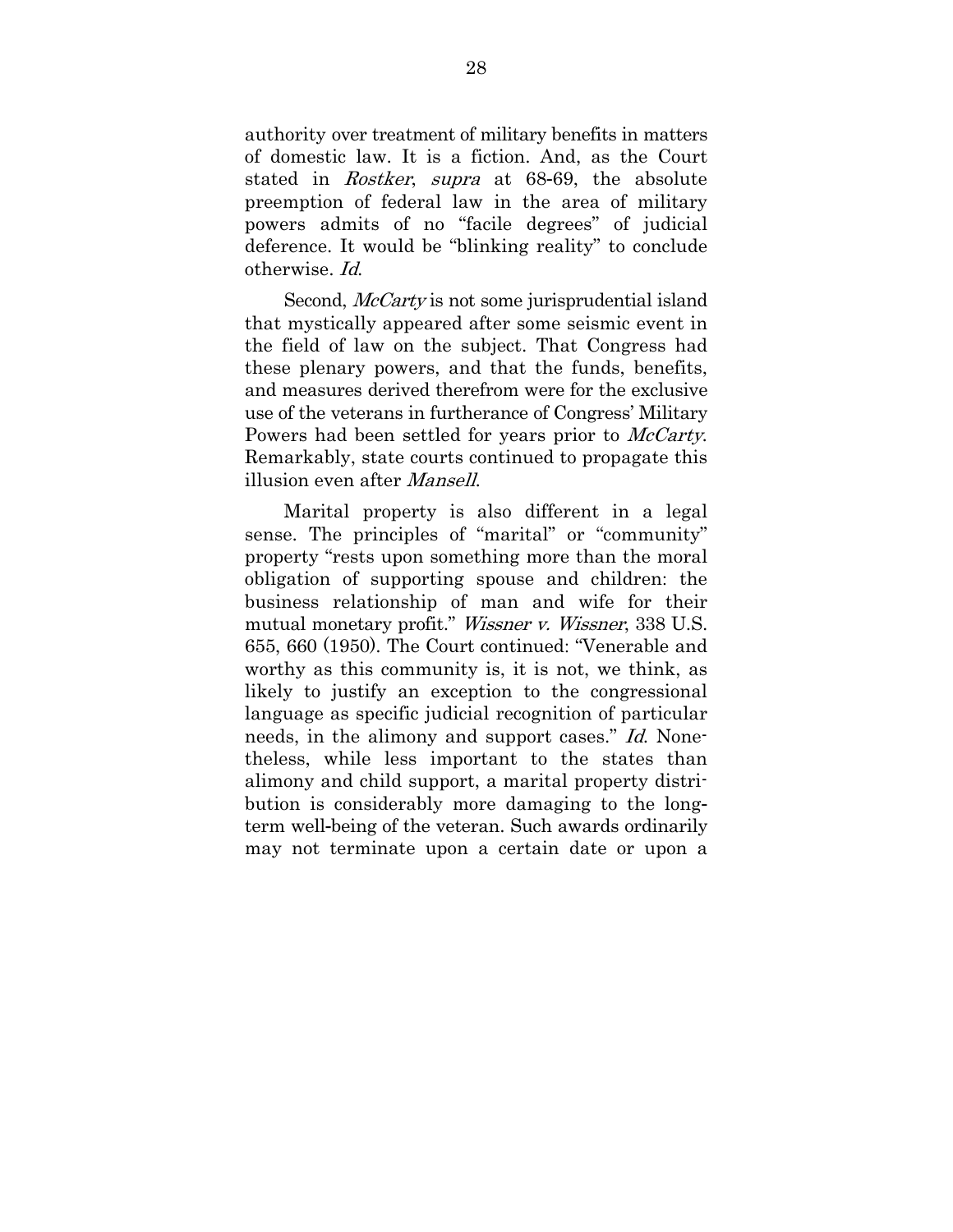change of circumstances as with child support and spousal support awards, respectively.

With all due respect to the current Solicitor General's position, it follows from what has been stated above that military spouses never had a legitimate vested interest in a veteran's retirement or disability pay under the law of any state before or after *McCarty. See* SG Brief on Petition as Amicus Curiae, pp. 7-8.

Finally, *McCarty* and *Mansell* rejected the notion that offsetting awards, indemnity agreements, or any other number of creative solutions could allow substitution for the former spouse's loss due to the veteran's waiver without running afoul of the USFSPA's and Mansell's confirmed restrictions on allowing division of anything other than "disposable" retired pay.

To continuously repeat the vacuous rationale that the state court has authority to issue an equalizing order as long it does not expressly state that the veteran's payments to his or her former spouse are to come out of his retirement or disability pay is as absurd as it is nonsensical. The money has to come from some source. While it may be the case that some retired and disabled veterans have the financial resources to "make up" the reduction suffered by the former spouse when they exercise their statutory right to waive retirement pay, it is definitely the case that over half the veterans returning from war during the last 30 years are greater than 70 percent disabled. As noted, this also means that, in many cases, these veterans are unable to attain or sustain regular employment. The disability benefits are directly purposed for that inability. To order that the veteran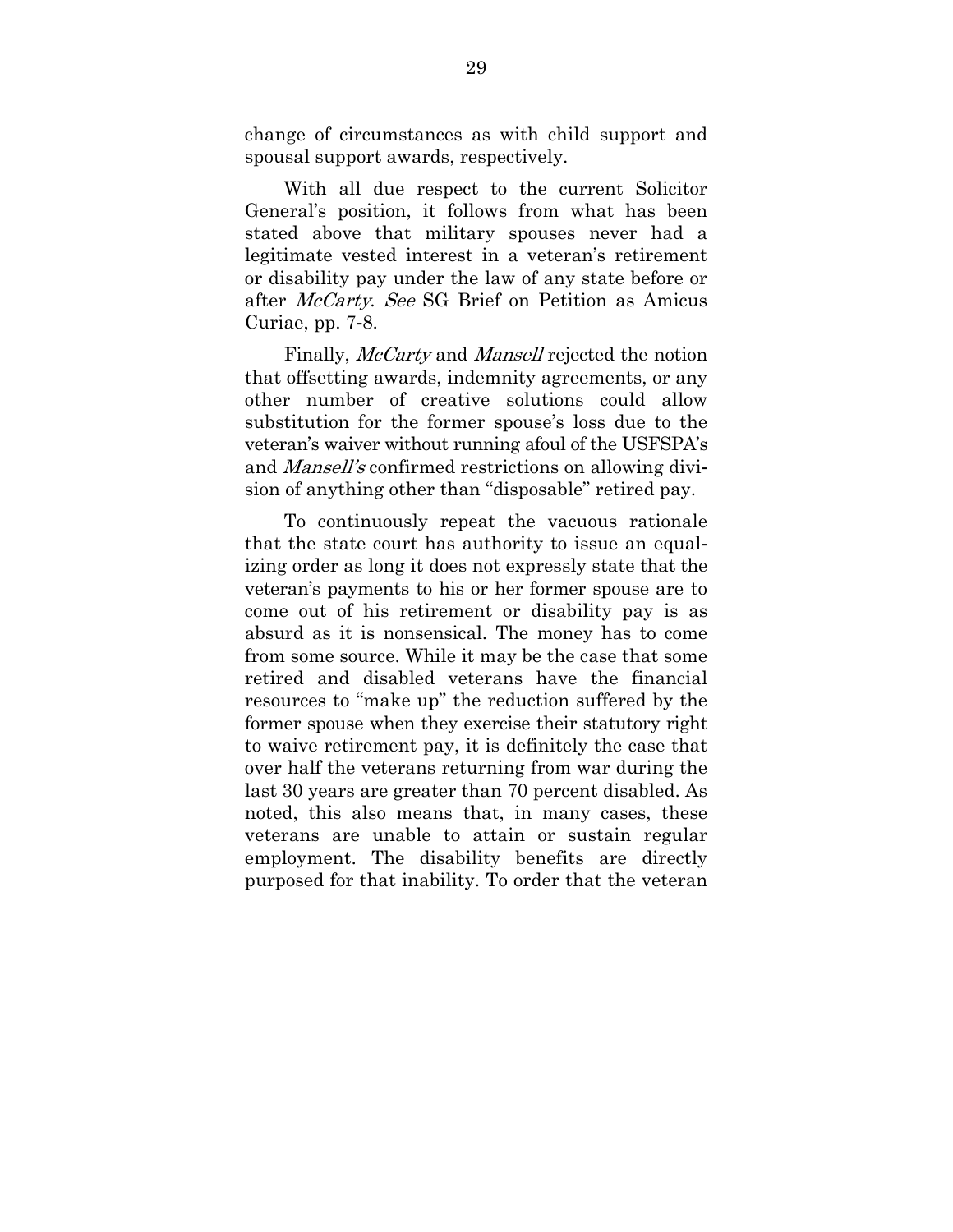replace what was taken from the former spouse by operation of a law designed to exclusively support the veteran with whatever means he or she has is more often than not the same as exerting prohibited authority over those funds.47

Turning a blind eye to the economic realities and the real plight of the veteran by simply ignoring it and ordering the veteran to pay no matter where he or she gets the money is a mockery of Congress' authority, the Supremacy Clause, this Court's jurisprudence, and most of all the disabled veteran who sacrificed his or her capacities in the service of this country and, as a result of that sacrifice, now has no other source of sustenance.

As Petitioner states, this must also be prohibited. If it were otherwise, then the state courts could circumvent the federal law by crafting provisions that require the veteran to "make up" the reduction from whatever funds he or she has, regardless of his or her financial circumstances. This is exactly what is happening.

It is now time for this Court to stop state courts from doing indirectly what they are forbidden from doing directly, to wit, consider any "non-disposable" veterans' benefits as divisible marital property consequent to divorce. As one commentator has noted, "[i]t is somewhat unexplainable that personnel involved in the single most significant, exclusive, and unique federal undertaking *(i.e.*, maintenance of a national military force) have been left to the whims of fifty different judicial systems without any concern

-

<sup>47</sup> Kirchner, 43 FAMILY LAW QUARTERLY 3 (Fall 2009), p. 373.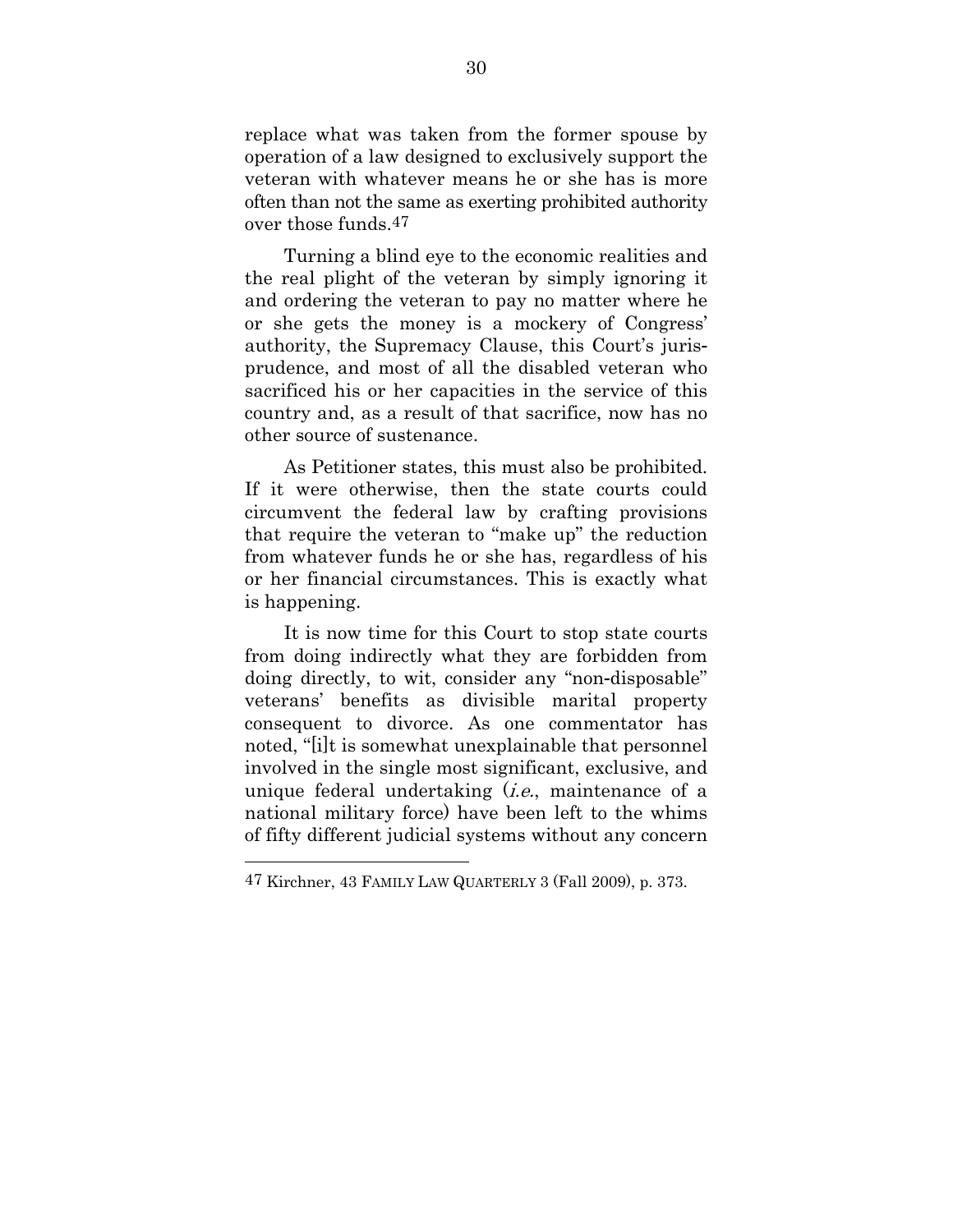for consistency in treatment of military personnel or interpretation of federal law from state to state."48

Finally, because this is a marital property distribution, 38 U.S.C. § 5301 independently protects the benefits at issue in this case and in *Merrill v*. Merrill, Case No. 15-1139, as a matter of jurisdiction. In Rose v. Rose, 481 U.S. 619, 631-32 (1987), the Court cited the case law from Wissner v. Wissner, 338 U.S. 655, 660 (1950) through Ridgway, supra, noting that where the issue regards a marital property disposition involving retirement or disability benefits, the state courts cannot impose constructive trusts (or other anticipatory mechanisms like indemnity agreements or set-off orders) because this would violate 38 U.S.C. § 770 $(g)$ , "a prohibition identical ... to § 3101" (the predecessor of 38 U.S.C. § 5301).

While as noted by the Solicitor General, SG Brief on Petition as Amicus Curiae, pp. 7-8, this issue is not before the Court, 38 U.S.C. § 5301 imposes a jurisdictional limitation against present and future dedication of non-disposable funds.

All this to say that a state court's authority over a distribution of marital property in a divorce proceeding, regardless of the honorable intent of the particular judge and the level of sanctity with which a state regards those rights within its domestic order, is necessarily of an inferior character when considered in contrast to the propriety of Congress' provisioning of the war weary and the combat wounded veteran with the basic necessities for a minimally comfortable future

-

 $48$  Kirchner, *supra* at 370 and n. 13.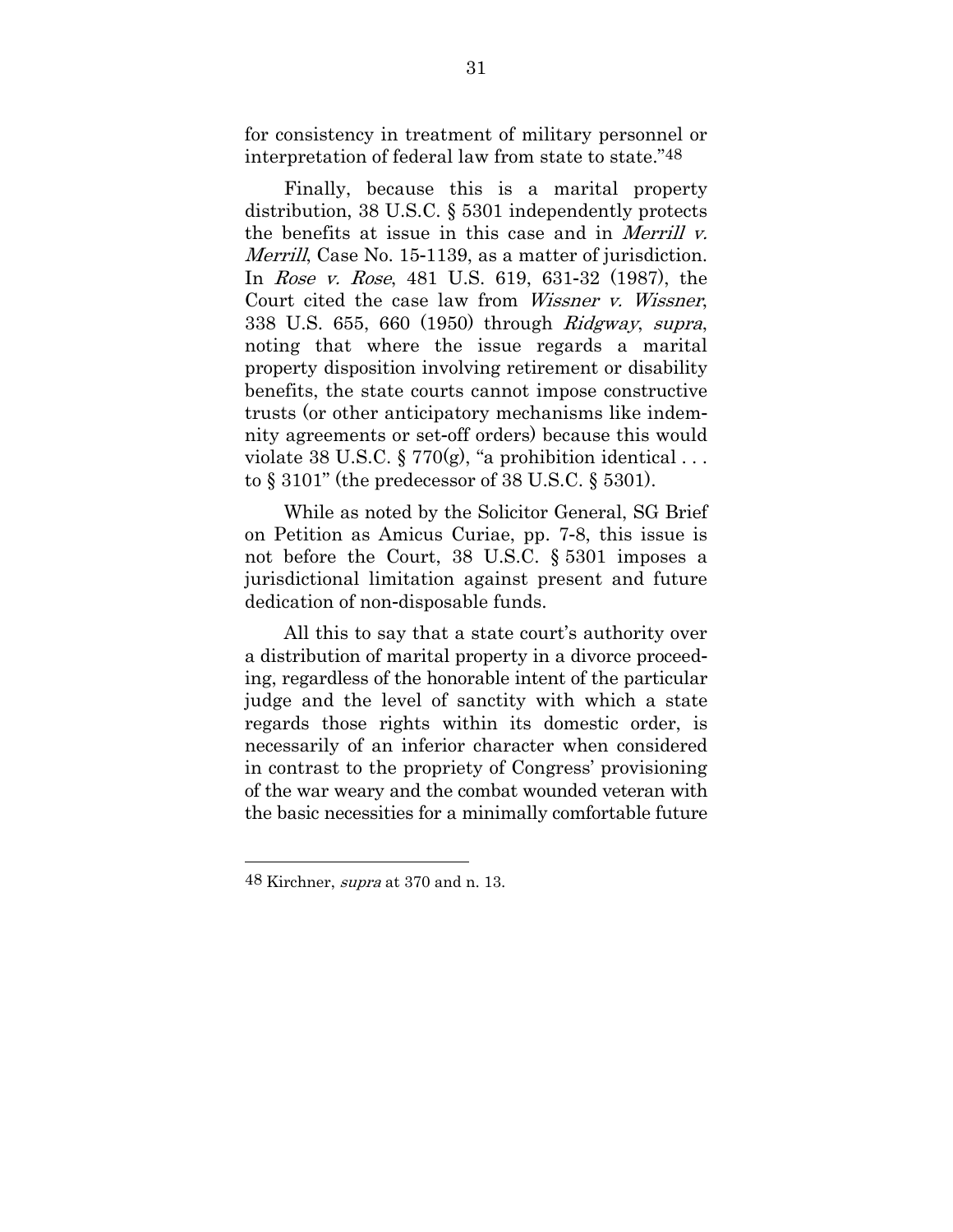after a full career of voluntary service to his or her country.



#### **CONCLUSION**

Article I of the Constitution has given Congress plenary authority to make all provisions for the supply, maintenance and welfare of the service men and women of the armed forces so that they may operate with the skill, dedication and concentration required in the most dangerous and unpredictable of environments. As explained in this brief, Congress has put in place the apparatus to protect our veterans both during and after their service to our country. These laws are based on perhaps the most powerful of those enumerated powers given to Congress by the Constitution, the Military Powers Clauses. Congress has been accorded no greater deference by this Court than in these premises.

Yet, the state court in the case sub judice as well as in Merrill v. Merrill, Case No. 15-1139, and courts in numerous other states in the nation continue to ignore this pillar of constitutional hierarchy.

In military terminology, "fire for effect" is the call to artillery battery units to release the full measure of their ammunition onto an established target. The technical process requires a forward observer (FO) to confirm a target's identity, situate its range, and verify its coordinate location. The FO then communicates this to the artillery units, which will then fire rounds to gauge their range and accu